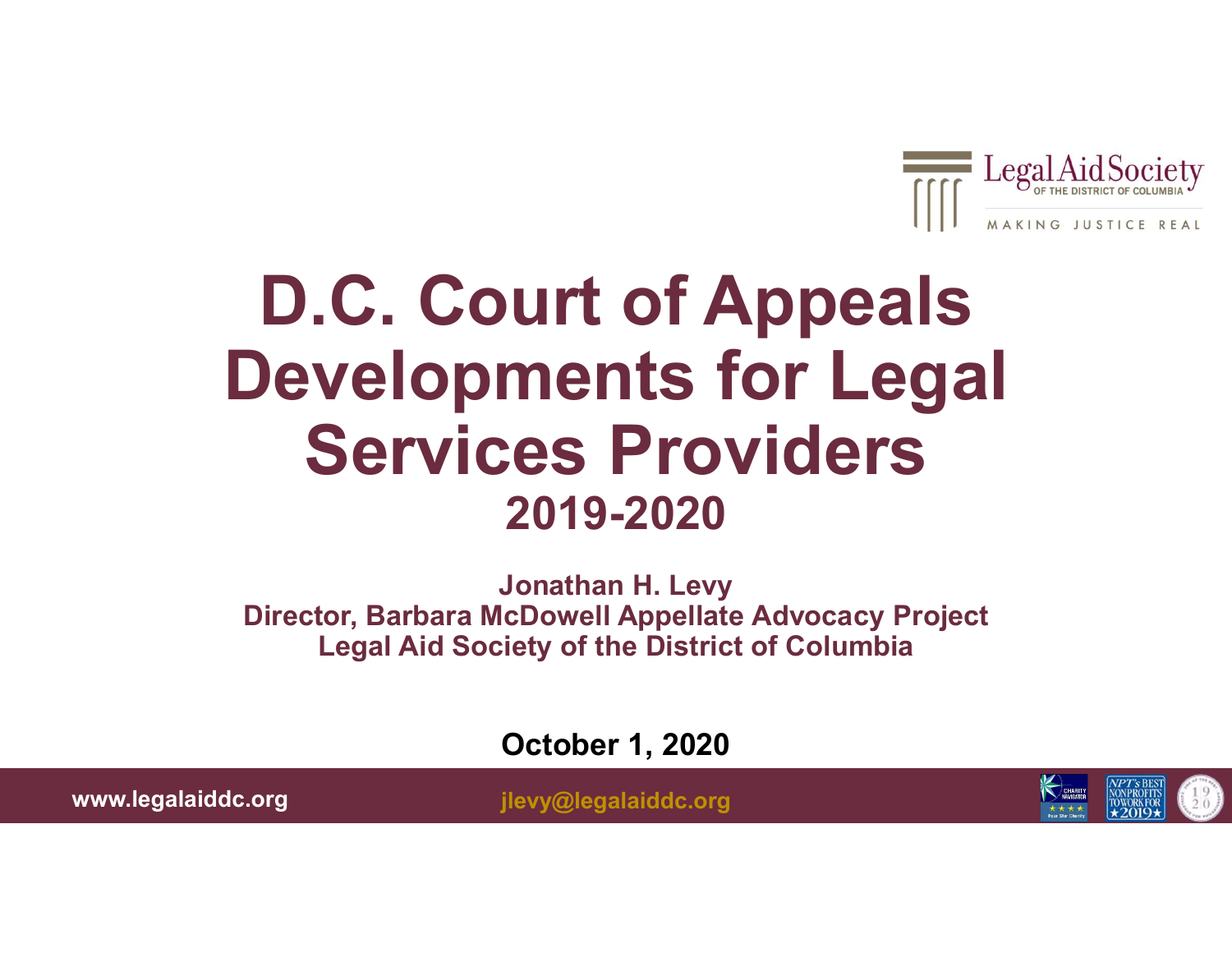

#### Barbara McDowell Appellate Advocacy Program at Legal Aid

- **Barbara McDowell Appellate Advocacy Program at Legal AidSocie<br>• Full-time appellate project with Director and Sidley Austin Appellate<br>• Advocacy Fellow<br>Advocacy Fellow** Advocacy Fellow **Barbara McDowell Appellate Advocacy Program**<br>• Full-time appellate project with Director and Sidley Austin Advocacy Fellow<br>• Oversee Legal Aid's appellate litigation<br>• Appellate resource for D.C. legal services community Barbara McDowell Appellate Advocacy Program at Legal A<br>• Full-time appellate project with Director and Sidley Austin Appellate<br>Advocacy Fellow<br>• Oversee Legal Aid's appellate litigation<br>• Appellate resource for D.C. legal **rbara McDowell Appellate Advocacy Pro**<br>ull-time appellate project with Director and Sidley A<br>dvocacy Fellow<br>versee Legal Aid's appellate litigation<br>ppellate resource for D.C. legal services communit<br>• Consultation and bri rbara McDowell Appellate Advo<br>
ull-time appellate project with Director a<br>
dvocacy Fellow<br>
versee Legal Aid's appellate litigation<br>
ppellate resource for D.C. legal service:<br>
• Consultation and brief advice<br>
• Referrals<br>
• ull-time appellate project with Director a<br>dvocacy Fellow<br>versee Legal Aid's appellate litigation<br>ppellate resource for D.C. legal services<br>• Consultation and brief advice<br>• Referrals<br>• Co-counselling<br>egalaiddc.org
- 
- -
	-
	-

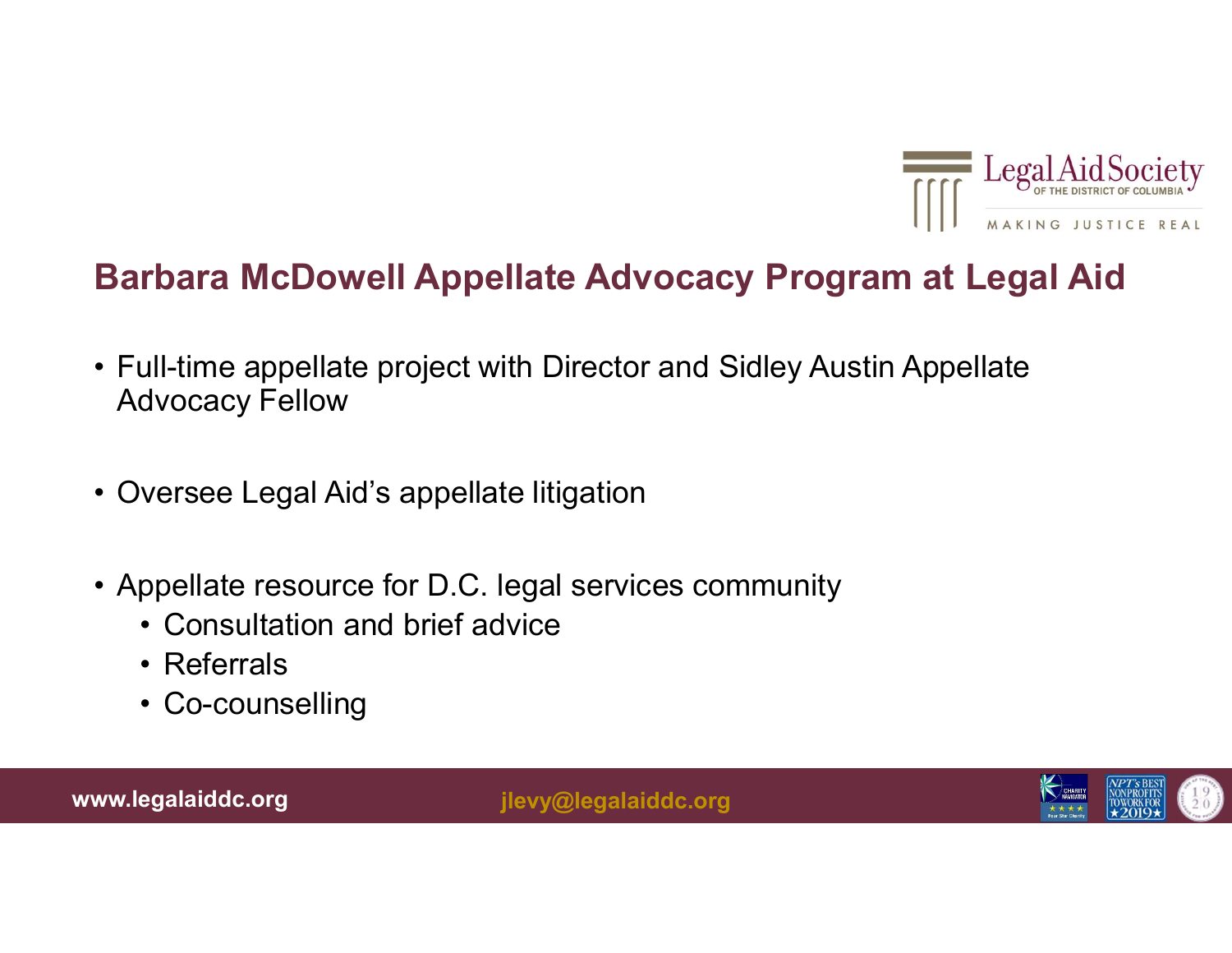

#### Programmatic Updates:

- Programmatic Updates:<br>
 COVID-19 Operations at DCCA and OAH<br>
 Cral Arguments and Hearings All Virtual<br>
 Automatic Tolling at OAH but not at DCCA<br>
 Automatic Tolling at OAH but not at DCCA **ogrammatic Updates:**<br>• OVID-19 Operations at DCCA and OAH<br>• Oral Arguments and Hearings All Virtual<br>• Automatic Tolling at OAH but not at DCCA<br>• DCCA Filing by email (with problems) endiangled and Correnting Correnting Correnting Correnting Correnting Corrent<br>• Oral Arguments and Hearings All Virtual<br>• Automatic Tolling at OAH but not at DCCA<br>• DCCA Filing by email (with problems)<br>• OAH Service by ema
	-
	-
	-
	- **ogrammatic Updates:**<br>• Automatic Tolling at DCCA and OAH<br>• Automatic Tolling at OAH but not at DCCA<br>• DCCA Filing by email (with problems)<br>• AAH Service by email without consent (with problems) **Example 12 Conserved Conserved Conserved Conserved Conserved Conservation**<br>
	• OvID-19 Operations at DCCA and OAH<br>
	• Oral Arguments and Hearings All Virtual<br>
	• Automatic Tolling at OAH but not at DCCA<br>
	• DCCA Filing by ema
- 
- **Programmatic Updates:**<br>
 COVID-19 Operations at DCCA and OAH<br>
 Cral Arguments and Hearings All Virtual<br>
 Automatic Tolling at OAH but not at DCCA<br>
 DCCA Filing by email (with problems)<br>
 CAH Service by email without • COVID-19 Operations at DCCA and OAH<br>• Cral Arguments and Hearings All Virtual<br>• Automatic Tolling at OAH but not at DCCA<br>• DCCA Filing by email (with problems)<br>• OAH Service by email without consent (with problems)<br>• Leg

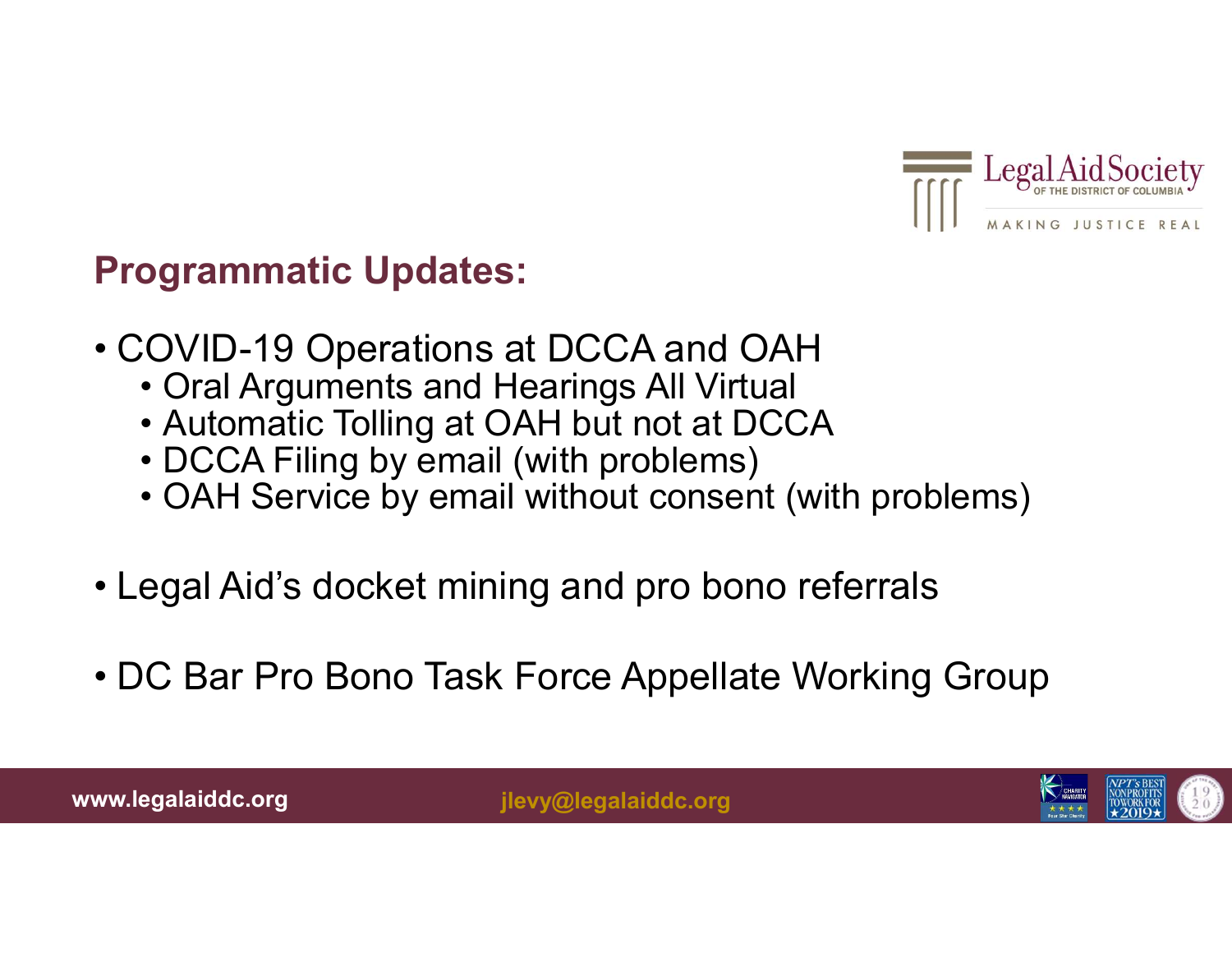

# 2020

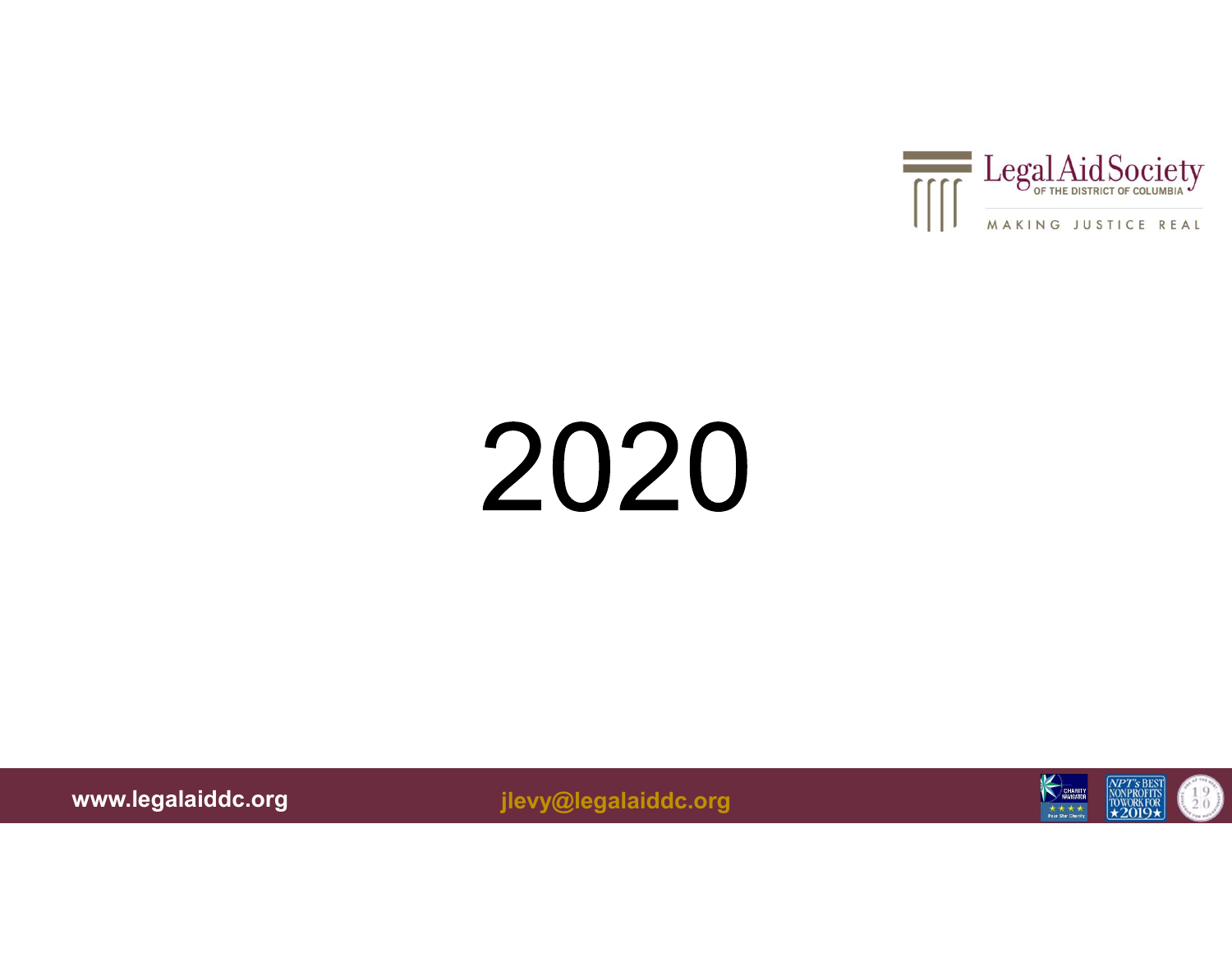

### Access to Justice

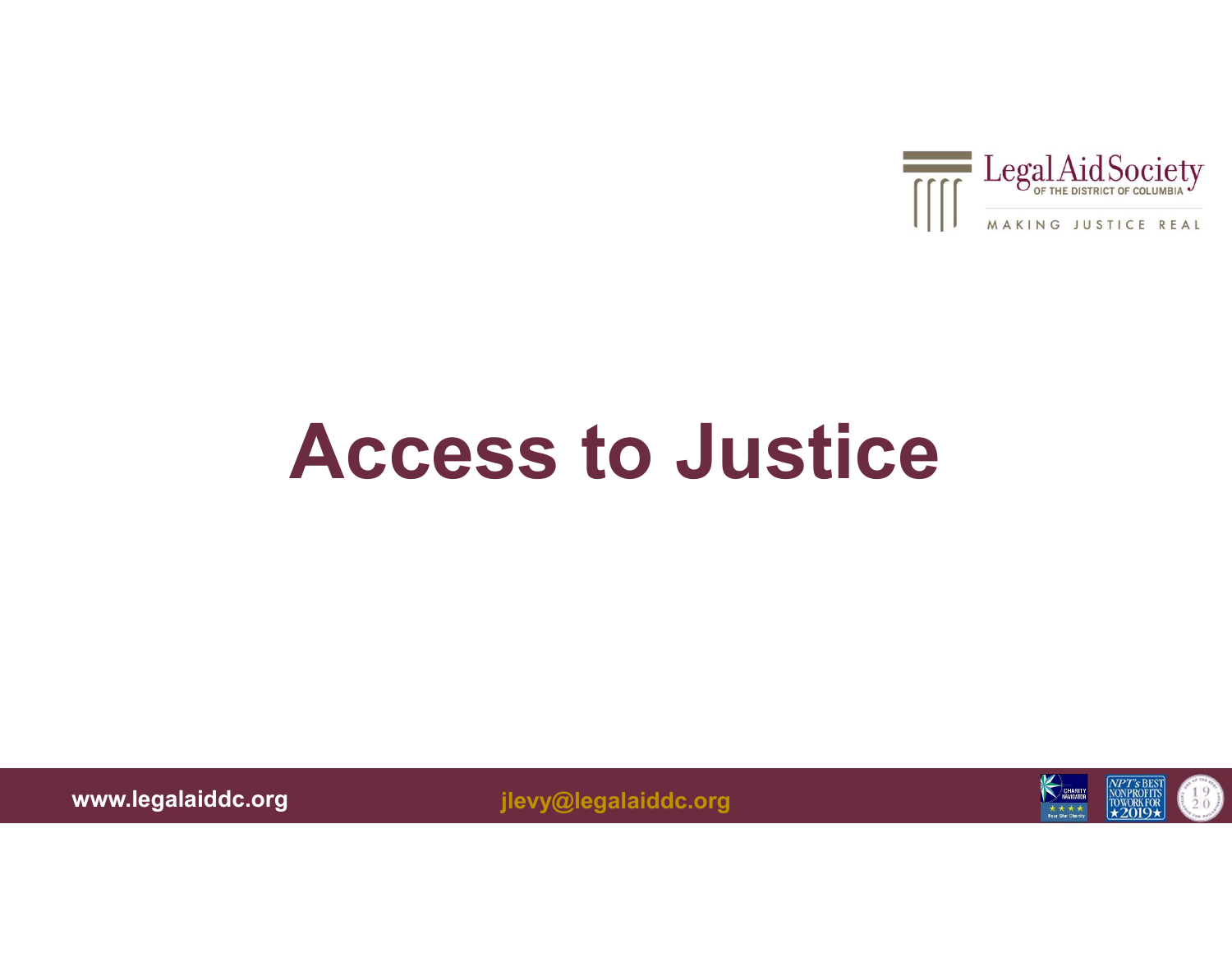#### www.legalaiddc.org ilevy@legalaiddc.org

### Facts

Facts<br>• Notices of appeal filed years after final orders.<br>Holding

#### **Holding**

- Notices of appeal filed years after final orders.<br> **Holding**<br>
 Appeal deadline is a judge-made mandatory but<br>
non-jurisdictional claims-processing rule.
- Facts<br>• Notices of appeal filed years after final orders.<br>**Holding**<br>• Appeal deadline is a judge-made mandatory but<br>non-jurisdictional claims-processing rule.<br>• Deadline can be raised sua sponte by the Court<br>but also can b

#### **Significance**

- 
- Notices of appeal filed years after final orders.<br>  $\begin{array}{ll}\n \text{Holding} \\
 \text{+ Appendix 4} \\
 \text{+ Appendix 5}\n \end{array}$ <br>
 Appeal deadline is a judge-made mandatory but<br>
 Delo<br>
 Deadline can be raised sua sponte by the Court<br>
 Delo<br>
but also ca **Folding**<br>
• Appeal deadline is a judge-made mandatory but<br>
• Deadline can be raised sua sponte by the Court<br>
• Deadline can be raised sua sponte by the Court<br>
• Continues can be waived by an appellee.<br>
• Continues treatio • Continues trend of treating very few deadlines as jurisdictional. • Appeal deadline is a judge-made mandatory but<br>
non-jurisdictional claims-processing rule.<br>
• Deadline can be raised sua sponte by the Court<br>
but also can be waived by an appellee.<br>
• Significance<br>
• Always raise timeline
- 



229 A.3d 486 (D.C. 2020)



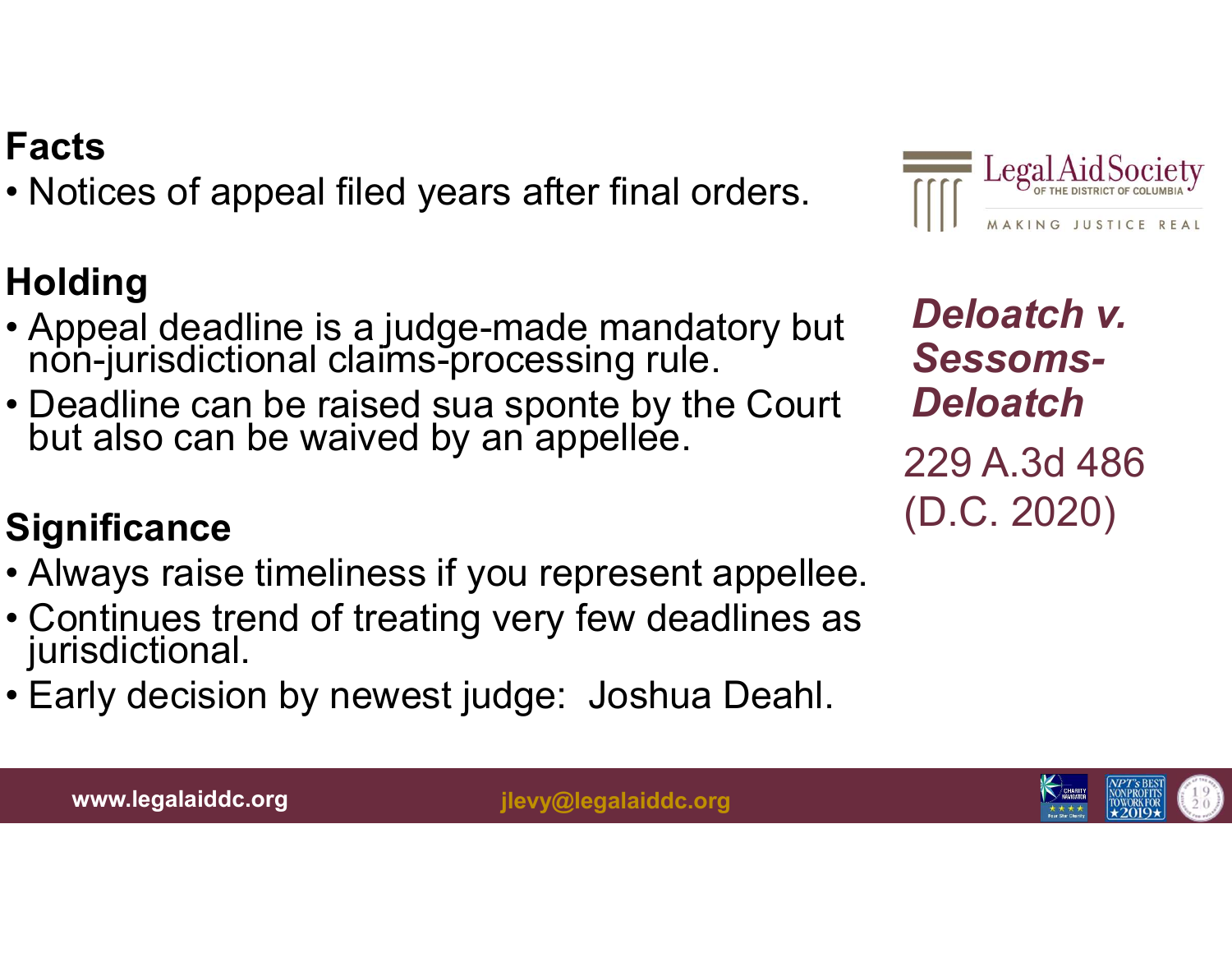**Facts**<br>• Employer moved to compel arbitration five months  $\overline{||||}$   $\overline{||}$   $\overline{||}$   $\overline{||}$   $\overline{||}$   $\overline{||}$   $\overline{||}$   $\overline{||}$   $\overline{||}$   $\overline{||}$   $\overline{||}$   $\overline{||}$   $\overline{||}$   $\overline{||}$   $\overline{||}$   $\overline{||}$   $\overline{||}$   $\overline{||}$ after employment discrimination complaint.



TRG Customer Solutions, Inc. v. Smith

226 A.3d 751 (D.C. 2020)

#### **Holding**

Facts<br>• Employer moved to compel arbitration five months<br>after employment discrimination complaint.<br>• Holding<br>• Employer waived right to arbitrate by actively<br>• Employer waived right to arbitrate by actively<br>• Sparticipat participating in litigation for five months and failing to explain its delay in requesting arbitration. Folding<br>• Employer waived right to arbitrate by actively<br>participating in litigation for five months and failin<br>to explain its delay in requesting arbitration.<br>Significance<br>• Draws a line against employers denying<br>employee

#### **Significance**

employees day in court through forced arbitration.

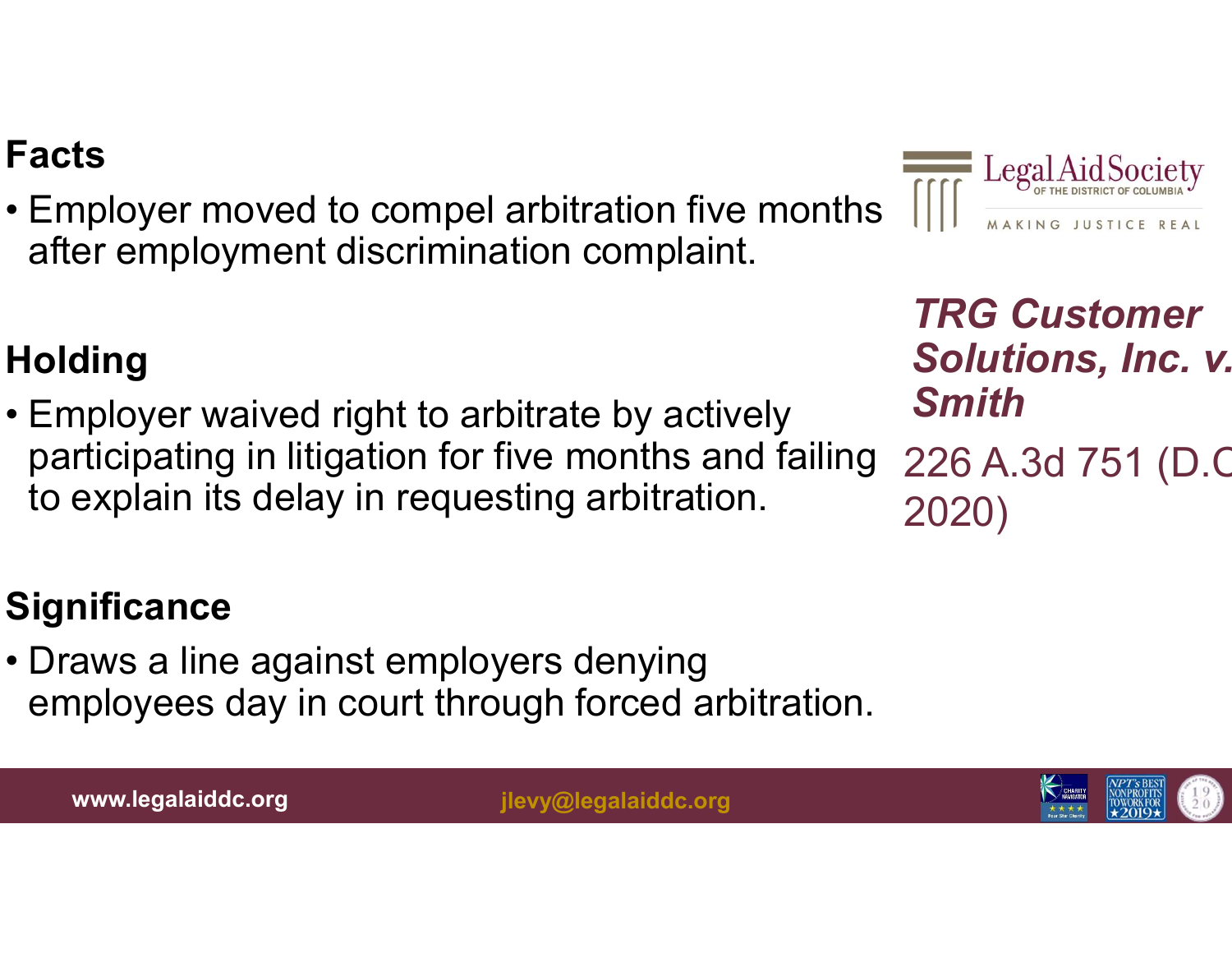• Pro se petitioner filed his petition for review of an OAH adjudication that his dog was dangerous in DCCA rather than Superior Court. Facts<br>• Pro se petitioner filed his petition for review<br>OAH adjudication that his dog was dangero<br>DCCA rather than Superior Court.<br>Holding<br>• Dangerous dog determinations reviewed in<br>Superior Court.<br>• Review is deferential, Facts<br>• Pro se petitioner filed his petition fo<br>OAH adjudication that his dog was<br>DCCA rather than Superior Court.<br>Holding<br>• Dangerous dog determinations revi<br>Superior Court.<br>• Review is deferential, not *de novo.*<br>Signifi

#### **Holding**

- 
- 

- OAH adjudication that his dog was dangerous in<br>
 DCCA rather than Superior Court.<br>
 **Esc**<br>
 Dangerous dog determinations reviewed in<br>
 Pep<br>
 Superior Court.<br>
 Review is deferential, not *de novo.*<br>
 Significance<br> to the right place, not dismissed. For the Bayer of the Superior Court.<br>
• Eviential and the novo.<br>
• Eviential and the novo.<br>
• Pro se case filed in the wrong place is transferred<br>
• Pro se case filed in the wrong place is transferred<br>
• Evidence taken in
- 



Escobar v. D.C. **Department** of Health No. 19-AA-319, 2020 D.C. App. LEXIS 119 (D.C. April 2, 2020) (to be published)

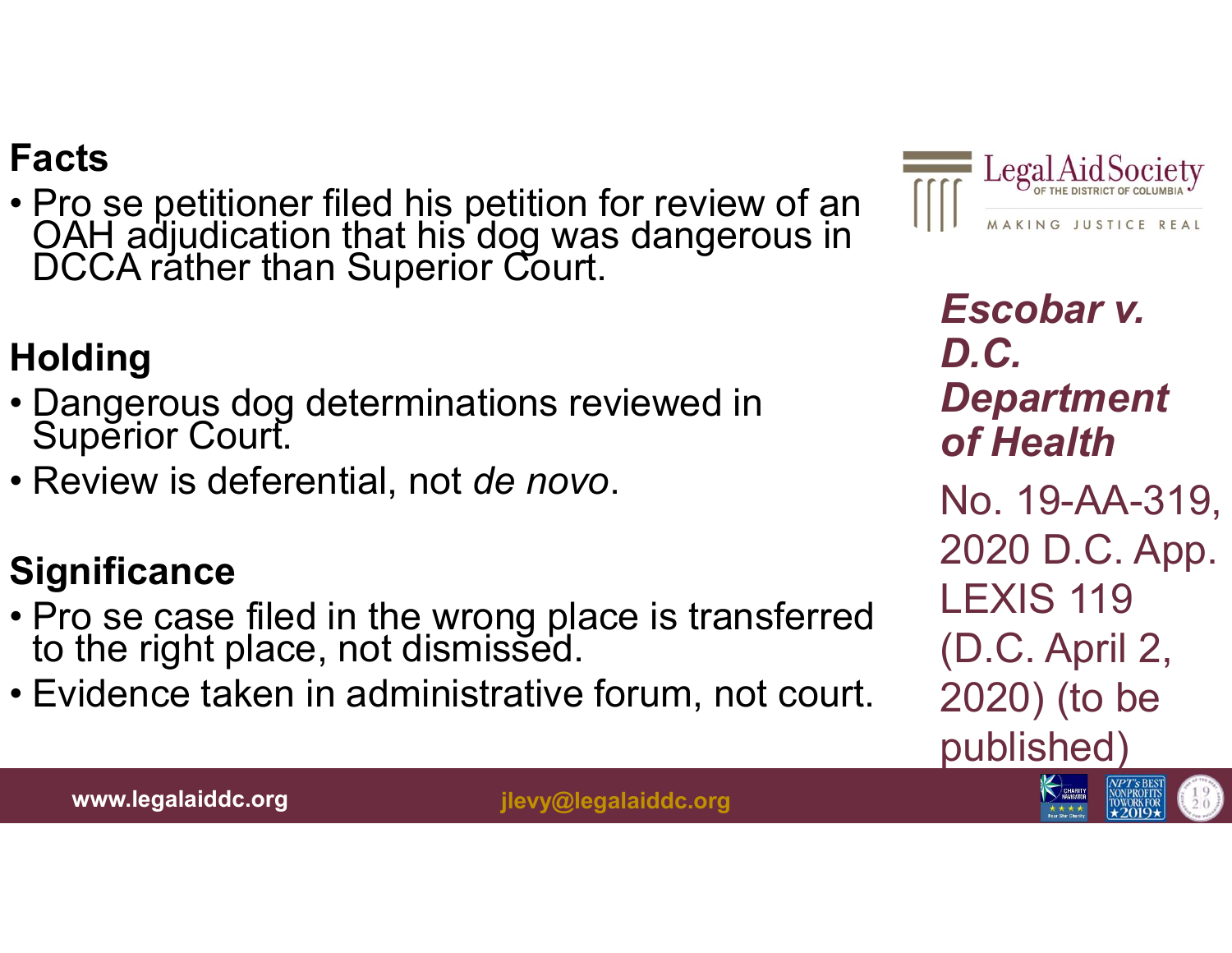

## Housing Law

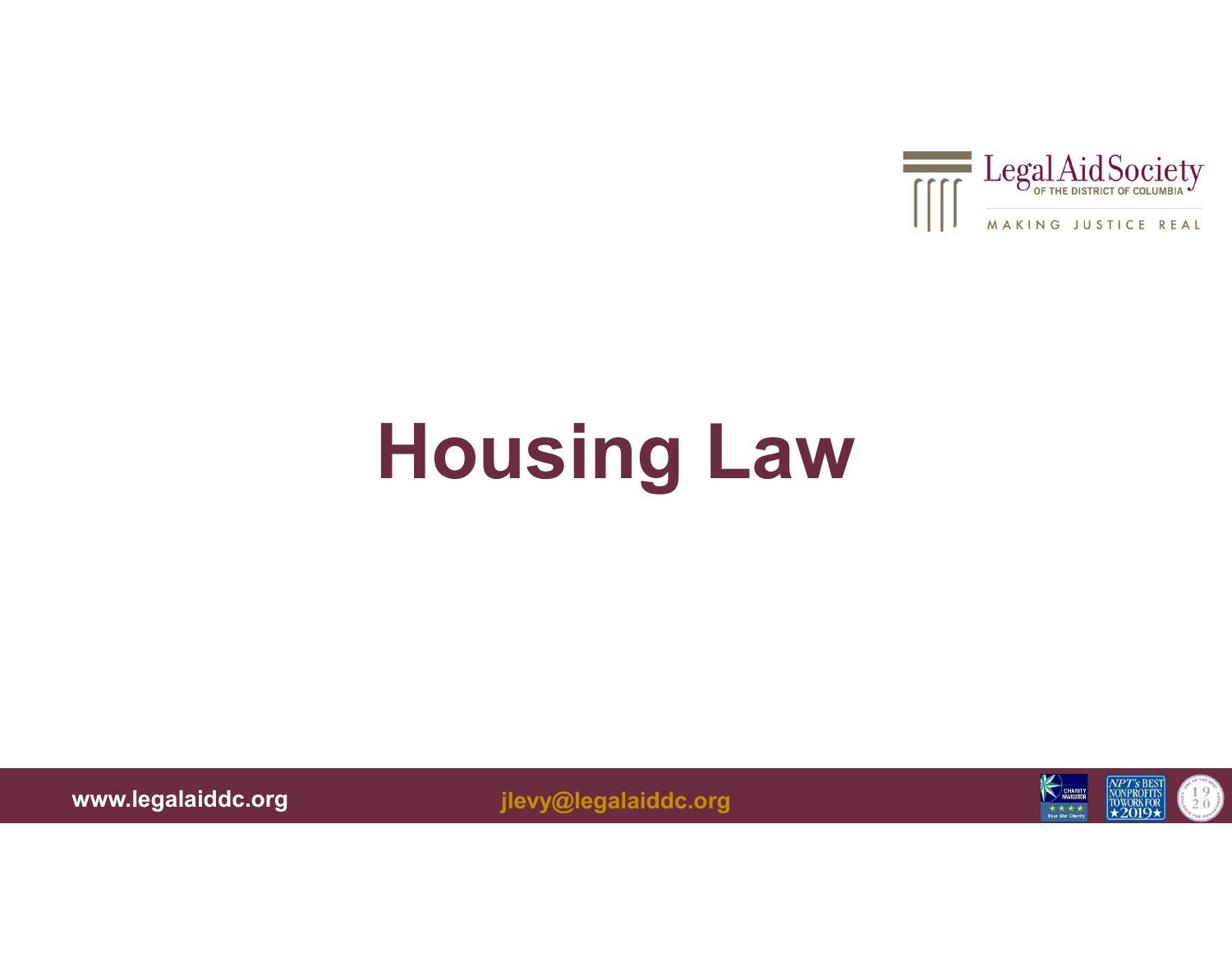• Tenant did not demand a jury trial until after the return date, once she had secured counsel.

#### **Holding**

**Facts**<br>
• Tenant did not demand a jury trial until after the return<br>
date, once she had secured counsel.<br> **Holding**<br>
• Tenant showed good cause for untimely request for jury<br>
trial: she had trouble finding counsel, jury • Tenant did not demand a jury trial until after the return<br>
• Tenant showed good cause for untimely request for jury<br>
trial: she had trouble finding counsel, jury trial wouldn't<br>
have caused significant additional delay, Framat showed good cause for untimely request for jury<br>
trial: she had trouble finding counsel, jury trial wouldn't<br>
have caused significant additional delay, and landlord<br>
wasn't prejudiced.<br>
Significance<br>
• "need to be f

#### **Significance**

- 
- 



Williamson v. St. Martin's **Apartments** No. 18-CV-380, 2020 D.C. App. **LEXIS 301** (D.C. Aug. 6, 2020) (to be published)



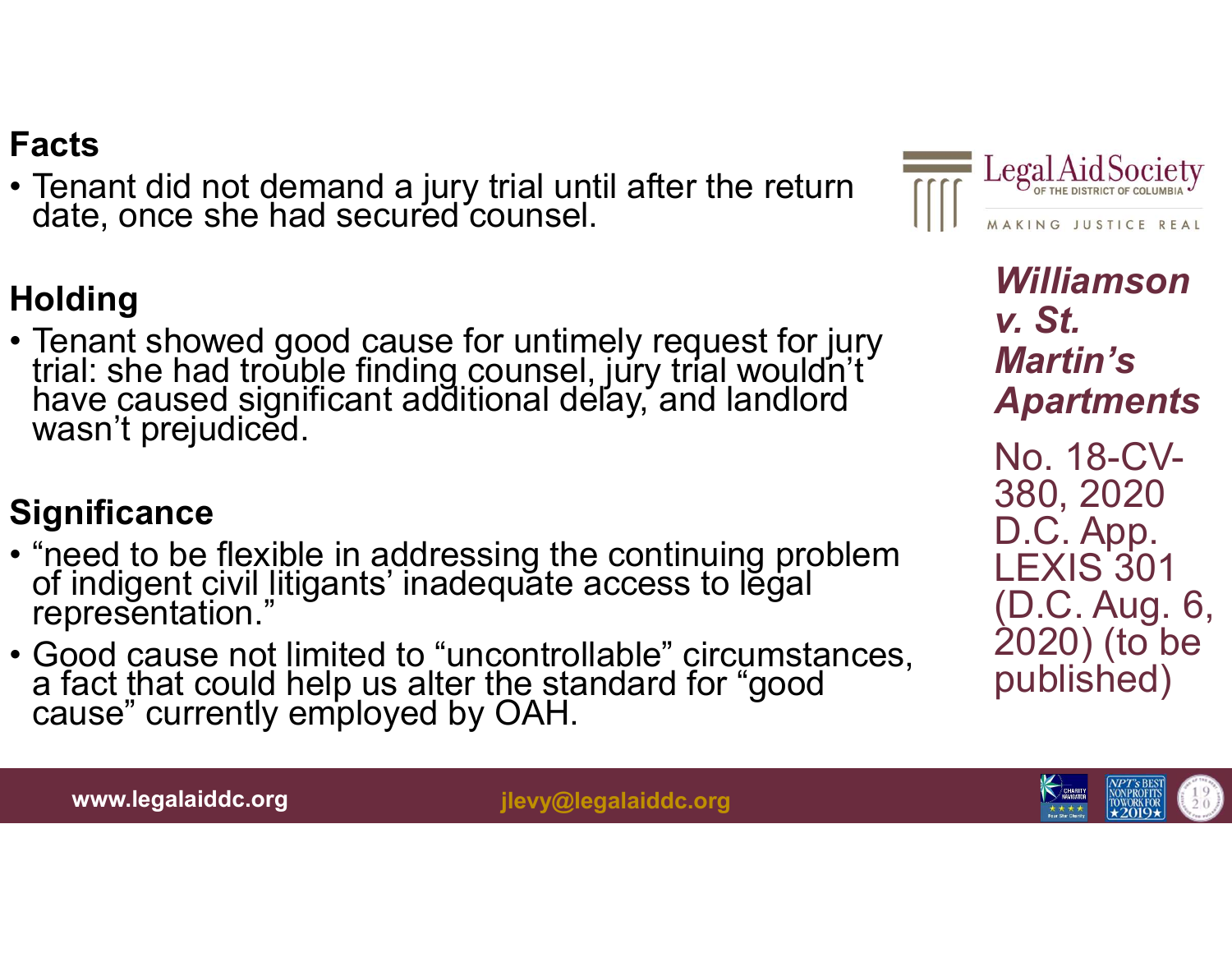Facts<br>• In TOPA case, landlord contested agency order registering Lea<br>
a tenant association in his building and the requirement<br>
that he offer to sell to tenants when he decided to<br>
discontinue use of property for housing that he offer to sell to tenants when he decided to discontinue use of property for housing Facts<br>
• In TOPA case, landlord contested agency order registering<br>
a tenant association in his building and the requirement<br>
that he offer to sell to tenants when he decided to<br>
discontinue use of property for housing<br>
<br> Facts<br>
• In TOPA case, landlord contested agency order registering Legal<br>
a tenant association in his building and the requirement<br>
that he offer to sell to tenants when he decided to<br>
discontinue use of property for housi • In TOPA case, landlord contested<br>a tenant association in his buildin<br>that he offer to sell to tenants whe<br>discontinue use of property for ho<br>**Holding**<br>• Landlord lacked standing to challe<br>tenant association.<br>• Despite pr

#### **Holding**

- Landlord lacked standing to challenge registration of tenant association.
- Despite previous TOPA offer, landlord remained obligated to to make an offer of sale to tenants when he decided to discontinue use of property for housing. **Folding**<br>
• Landlord lacked standing to challenge registration of **Departm**<br>
• Despite previous TOPA offer, landlord remained obligated **Community**<br>
• On make an offer of sale to tenants when he decided to **Community**<br>
•
- 

#### **Significance**

Holmes v. Department of Housing and **Community** Development

231 A.3d 416 (D.C. 2020)



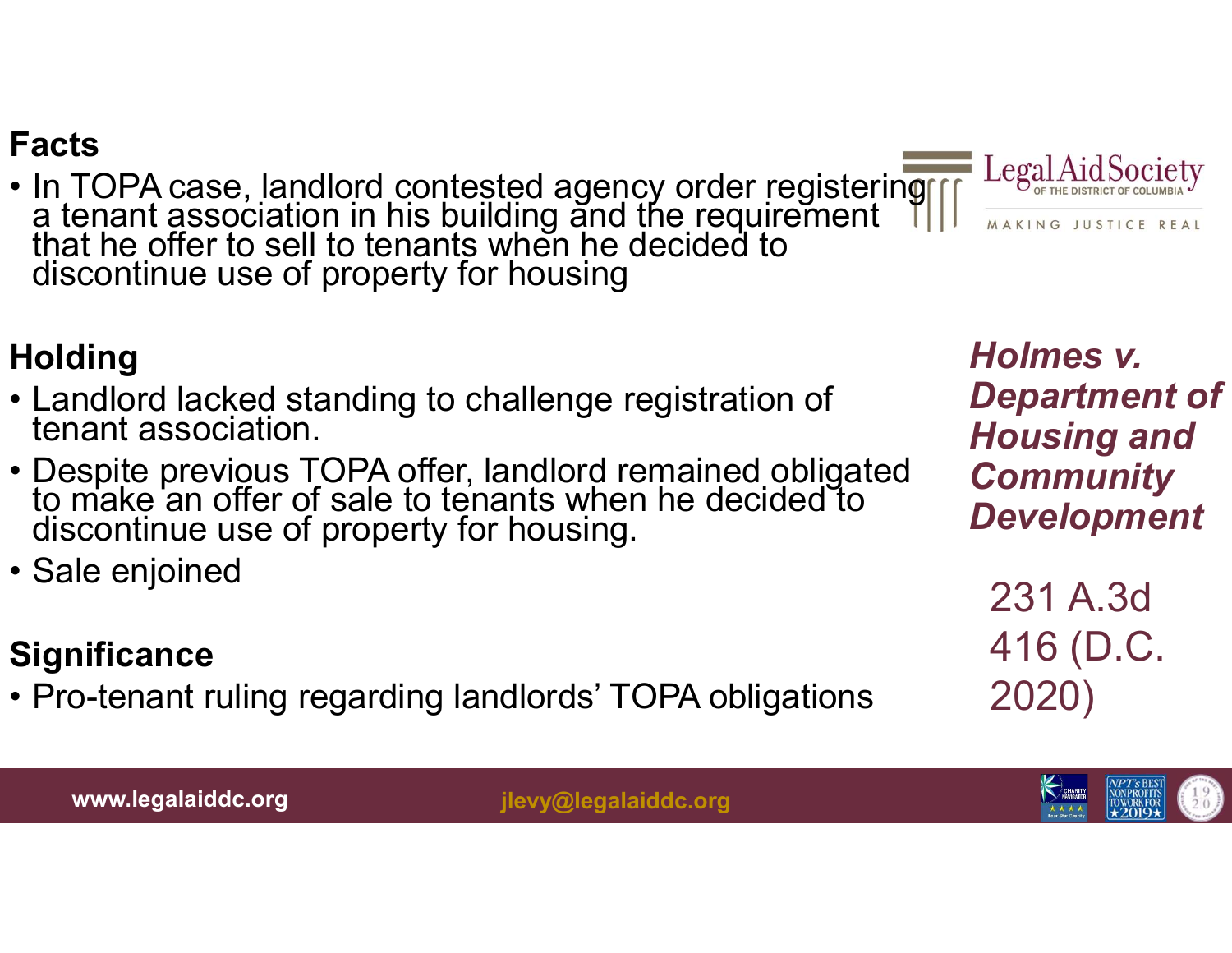• Eviction case. Landlord appealed after trial court entered but later indefinitely suspended a protective order. • Eviction case. Landlord appealed after trial court<br>• Eviction case. Landlord appealed after trial court<br>protective order.<br>• DCCA has jurisdiction over landlord's interlocutory<br>• PCCA has jurisdiction over landlord's inte Facts<br>
• Eviction case. Landlord appealed after trial court<br>
entered but later indefinitely suspended a<br>
protective order.<br> **Holding**<br>
• DCCA has jurisdiction over landlord's interlocutory<br>
appeal from protective order.<br>
•

#### **Holding**

- Protective order.<br> **Holding**<br>
 DCCA has jurisdiction over lane appeal from protective order.<br>
 Indefinite suspension of protection of discretion.<br> **Significance**<br>
 Landlord-friendly case.<br>
 Protective orders are immedi Fronting<br>
• DCCA has jurisdiction over landlord's interlocutory<br>
• protective orders are immediately appealable.<br>
• Landlord-friendly case.<br>
• Protective orders are immediately appealable.<br>
• Protective orders are immediat
- 

#### **Significance**

- 
- 



Brown v. Pearson No. 18-CV-540, 2020 D.C. App. LEXIS 120 (D.C. April 2, 2020) (to be published)

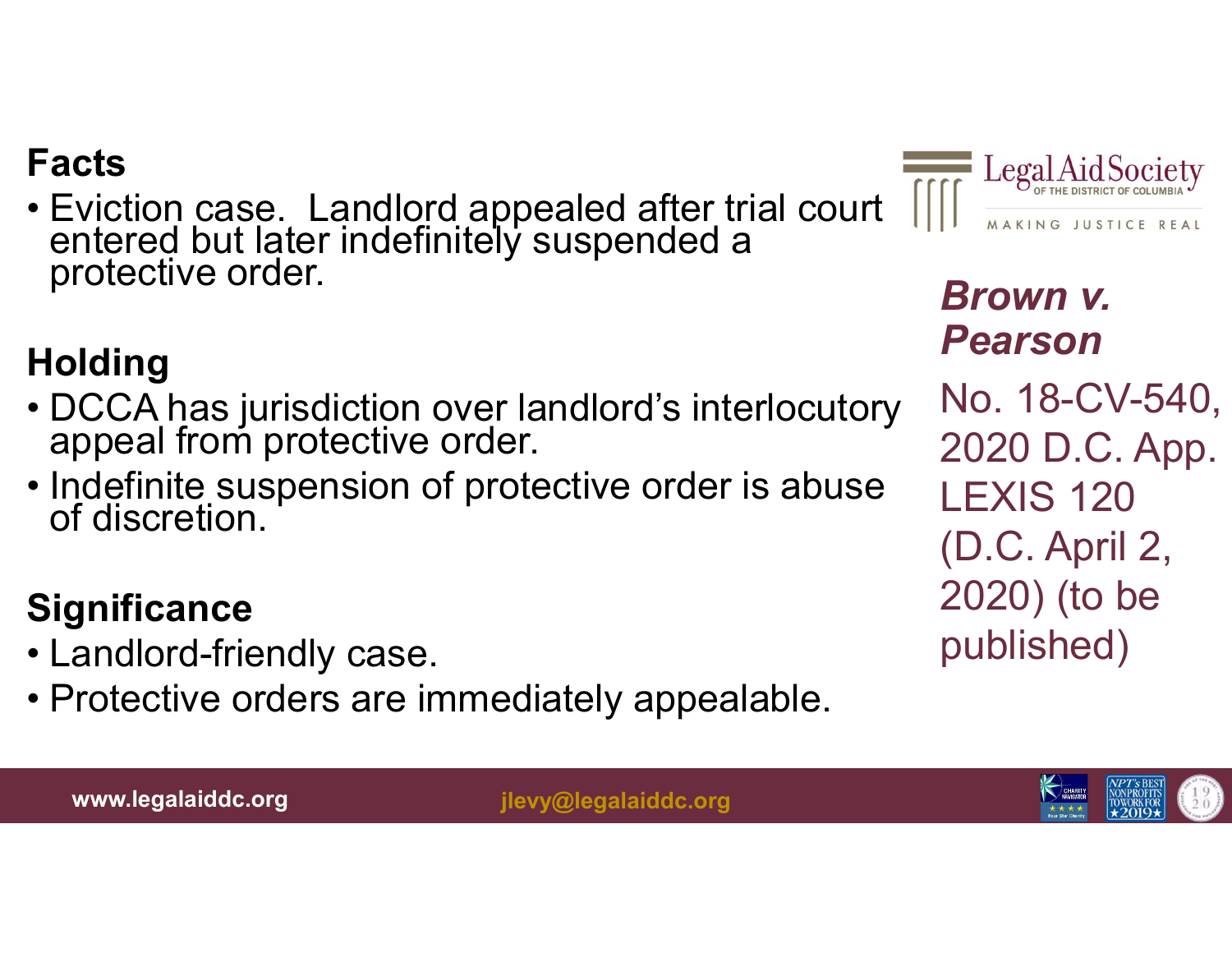Facts<br>• Landlord issued notice to vacate 5 months after tenant  $\frac{1}{\frac{1}{\sqrt{1-\frac{1}{n\alpha}}}}\log \frac{1}{\frac{1}{\alpha}+\alpha}$ <br>months after tenant asked for repairs. sued her. Later, landlord sued for possession three<br>months after tenant asked for repairs. Facts<br>• Landlord issued notice to vacate 5 months after to<br>sued her. Later, landlord sued for possession thre<br>months after tenant asked for repairs.<br>Holding<br>• It is not enough to rebut presumption for landlord<br>"merely to a • Landlord issued notice to vacate 5 months after tenant  $\overline{m}$ <br>
sued her. Later, landlord sued for possession three<br>
months after tenant asked for repairs.<br> **Br**<br> **Holding**<br>
• It is not enough to rebut presumption for l



months after tenant asked for repairs.<br> **Holding**<br>
• It is not enough to rebut presumption for landlord<br>
"merely to articulate a legitimate, non-retaliatory<br>
reason." Reason must be corroborated.<br> **Significance**<br>
• First c **Holding**<br>
• It is not enough to rebut presumption for landlord<br>
"merely to articulate a legitimate, non-retaliatory<br>
reason." Reason must be corroborated.<br> **Significance**<br>
• First case to clarify clear-and-convincing stan

#### **Significance**

- First case to clarify clear-and-convincing standard in the landlord-tenant context
- 
- 



Brown v. Raines No. 17-CV-1338 (unpublished) (D.C. May 29, 2020)

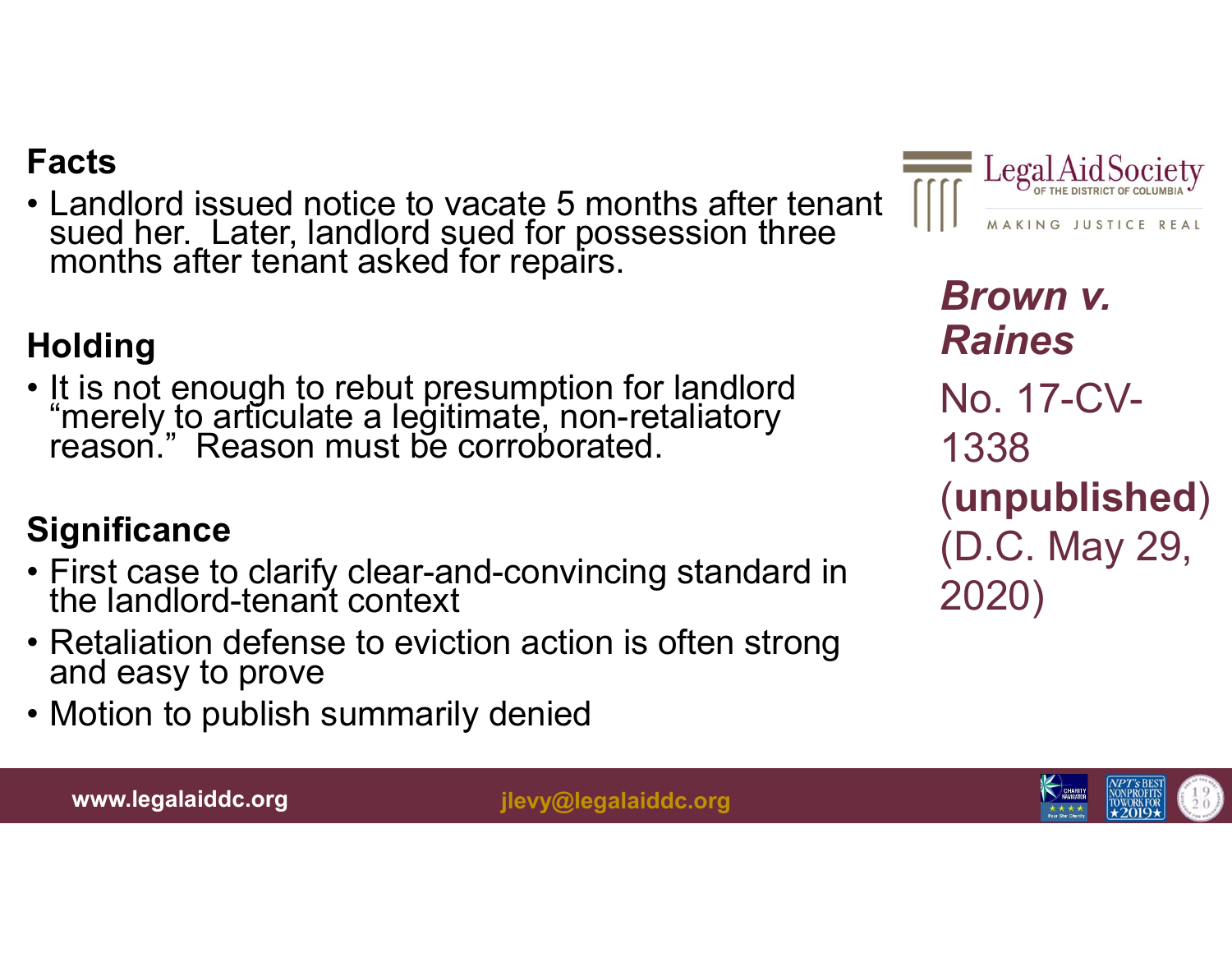

## Family Law

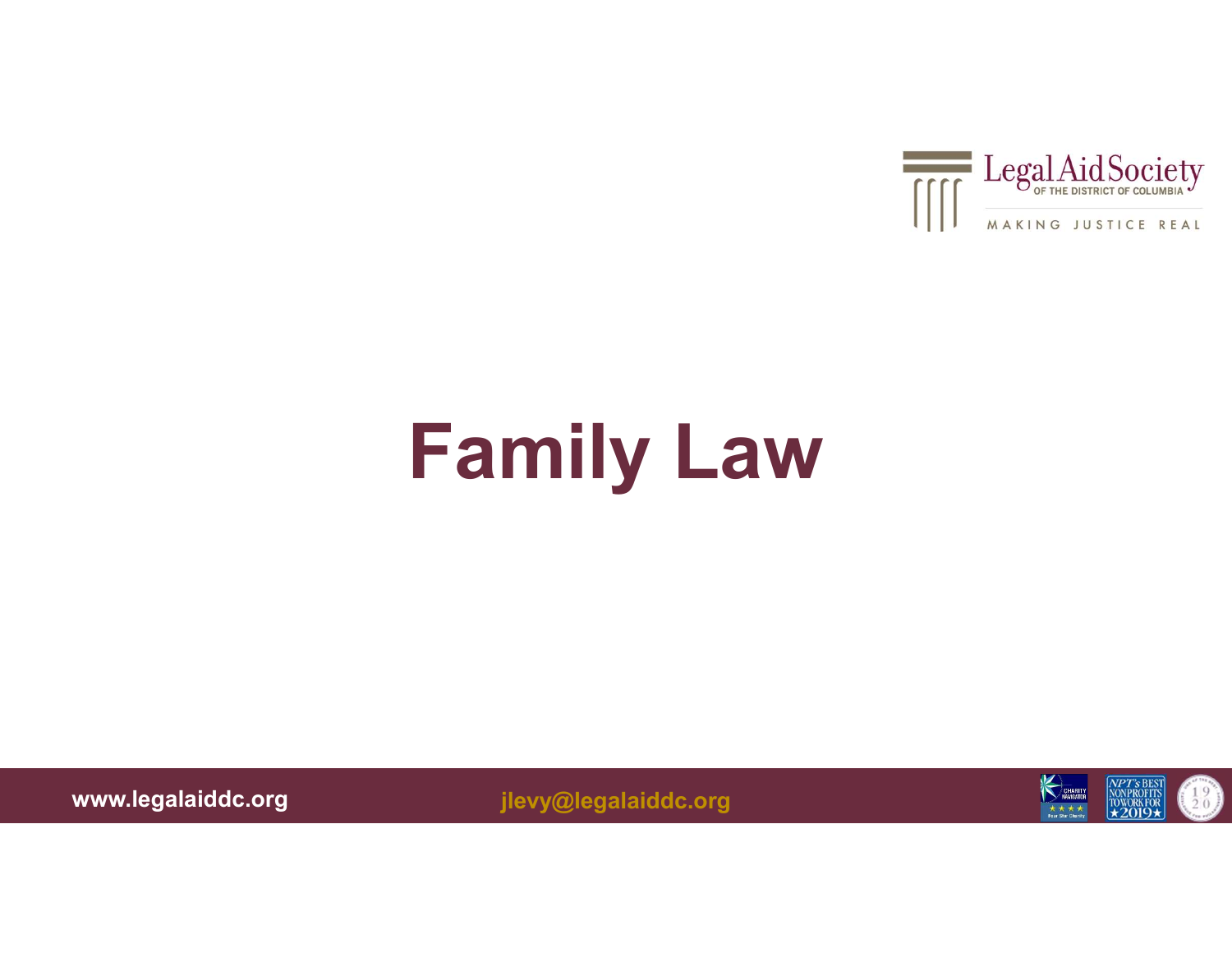• Appeal from denial of 3<sup>rd</sup> request for extension of CPO, 4 years after original offense.



**Facts**<br>
• Appeal from denial of 3<sup>rd</sup> request for extension of CPO, 4 years after original offense.<br> **Holding**<br>
• To meet statutory "good cause" standard for CPO<br>
extension, must show "cognizable danger that the<br>
responde • Makes it much more difficult for CPO performance of the mespondent will commit or threaten to commit a criminal offense against the petitioner in the coming year."<br>
• Significance • Makes it much more difficult for CPO p **Holding**<br>
• To meet statutory "good cause" standarextension, must show "cognizable dang<br>
respondent will commit or threaten to comming year."<br> **Significance**<br>
• Makes it much more difficult for CPO persecure extension of

#### **Significance**

- 
- 



Ramirez v. **Salvaterra** 232 A.3d 169 (D.C. 2020); motion for rehearing filed, with support from amici brief

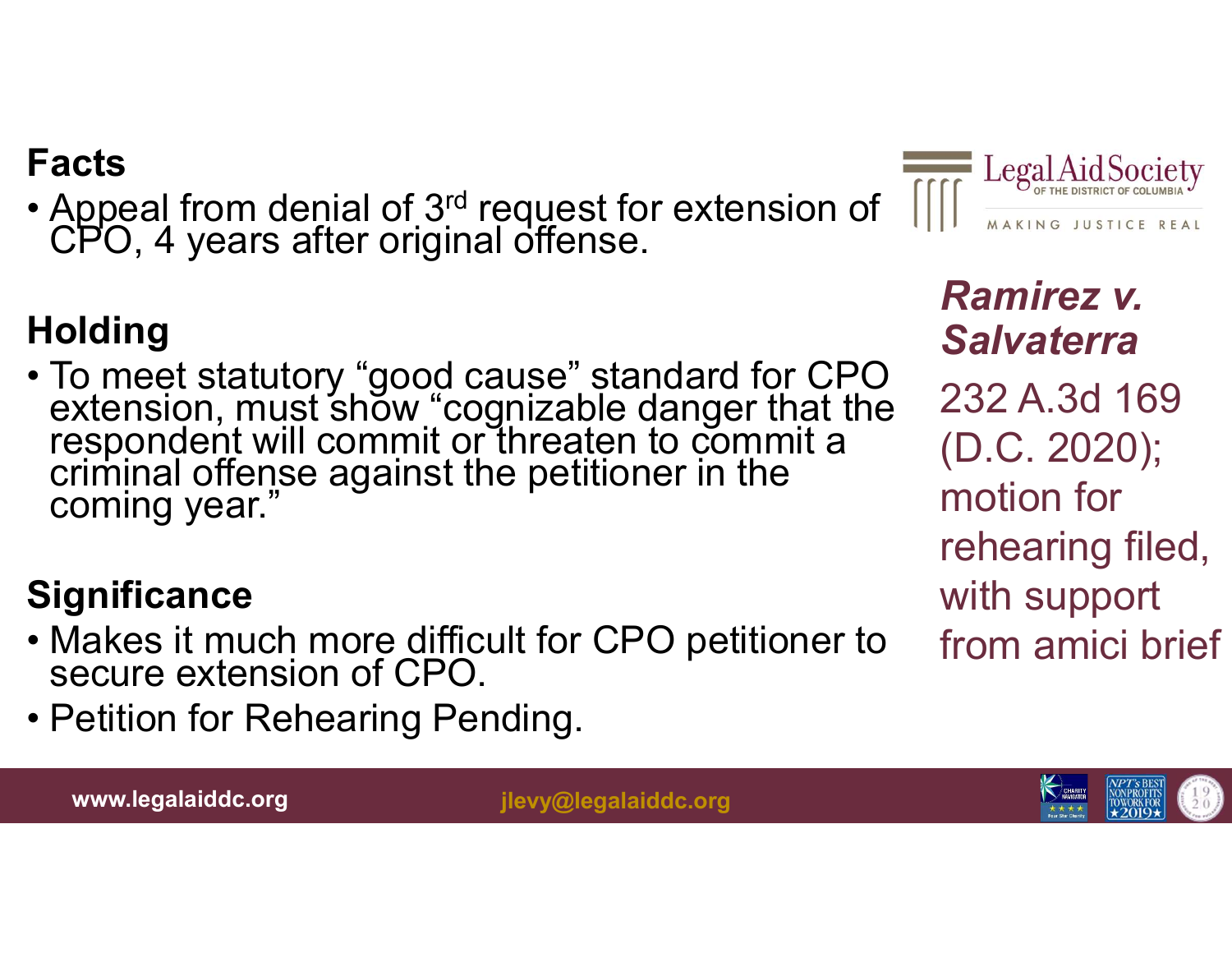**Facts**<br>• Contested adoption proceeding. Court chose adoption  $\frac{\text{Legal Aid}}{\text{baseed on "weight} \times \text{Cone}}$ <br>rather than Court's assessment of child's best interest. In re. based on "weighty consideration" to parent's choice, we were really rather than Court's assessment of child's best interest.

#### **Holding**

Facts<br>
• Contested adoption proceeding. Court chose adoption<br>
based on "weighty consideration" to parent's choice,<br>
rather than Court's assessment of child's best interest. In re J<br>
Nos. 16<br>
Holding<br>
• Overruled judge-mad Court's assessment of child's best interest trumps the view of a parent found unfit (even before parental rights are terminated). Frame than searce accessment of smaller station in the Nos.<br>
Holding<br>
• Overruled judge-made "weighty consideration" doctrine. FS-12<br>
Court's assessment of child's best interest trumps the 2020<br>
view of a parent found unfi

#### **Significance**

with racial, cultural, and economic insensitivity.



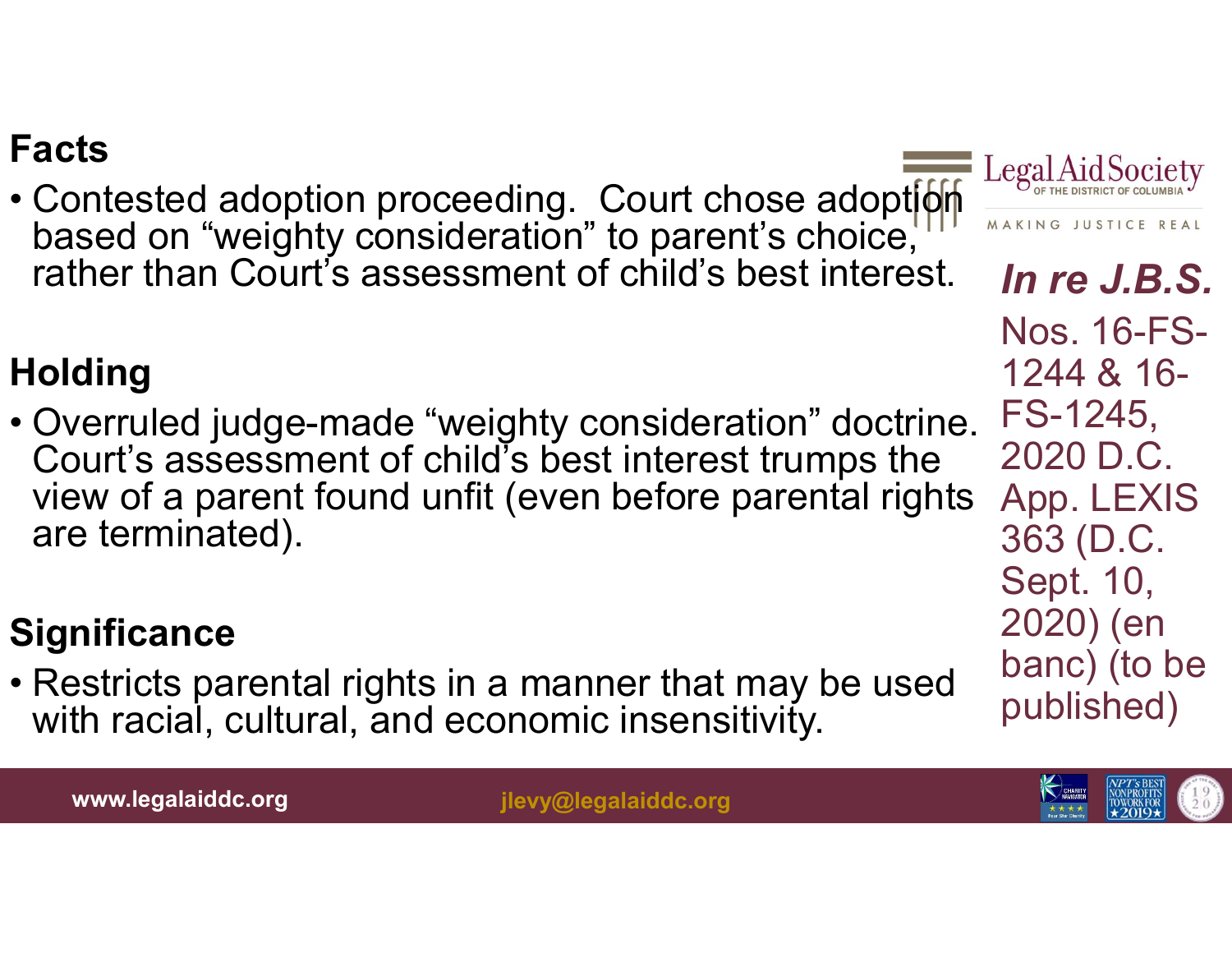

### Public Benefits Law

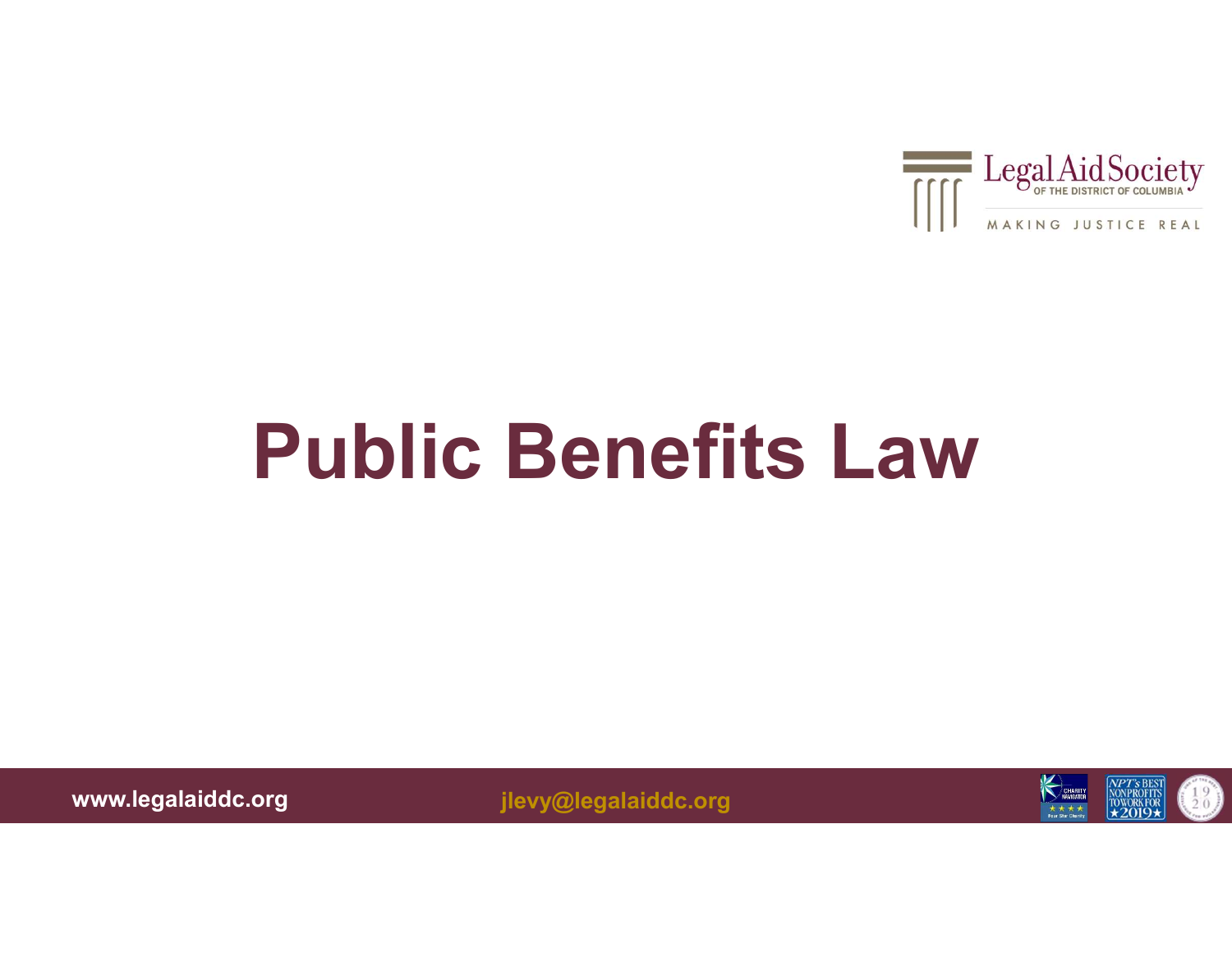Facts<br>• Unemployment benefits claimant learned that her  $\frac{\text{Legal}\cancel{A}}{\text{employer, a homeless shelf, would be closing shop}}$ imminently. She quit to take another job.

#### **Holding**

she would be laid off, she had good cause connected **Services** Facts<br>
• Unemployment benefits claimant learned that her<br>
employer, a homeless shelter, would be closing shop<br>
imminently. She quit to take another job.<br> **Holding**<br>
• Even though homeless shelter didn't tell claimant<br>
• Ev • Even though homeless shelter didn't tell claimant<br>
she would be laid off, she had good cause connected<br>
with work for her voluntary quit because she rightfully<br>
perceived her job was at risk. She was therefore<br>
eligible

#### **Significance**



Evans v. Department of Employment No. 19-AA-52, 2020 D.C. App. LEXIS 299 (D.C. Aug. 6, 2020) (to be published)

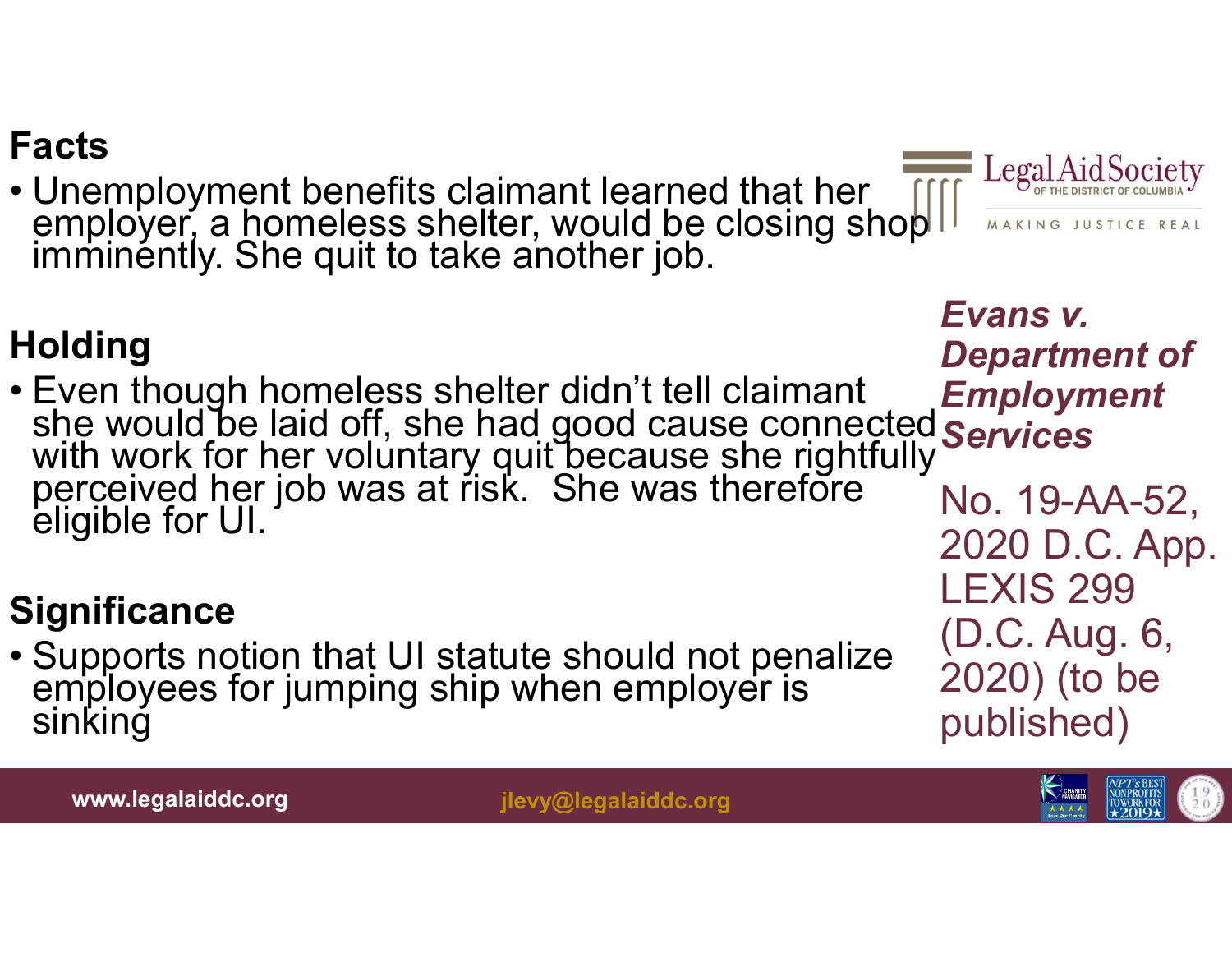• Public sector employee applying for permanent partial disability benefits was denied review of agency decision by OAH.



Frazier v. Department of Employment **Services** 

229 A.3d 131 (D.C. 2020)

#### **Holding**

Facts<br>• Public sector employee applying for permanent<br>partial disability benefits was denied review of<br>agency decision by OAH.<br>Holding<br>• No equal protection violation for some (though not<br>all) public sector workers' comp. • Upholds legislative and regulatory distinctions<br>
• No equal protection violation for some (though not<br>
all) public sector workers' comp. claimants to be<br>
denied trial-type hearings at OAH, even though<br>
private sector cla

#### **Significance**

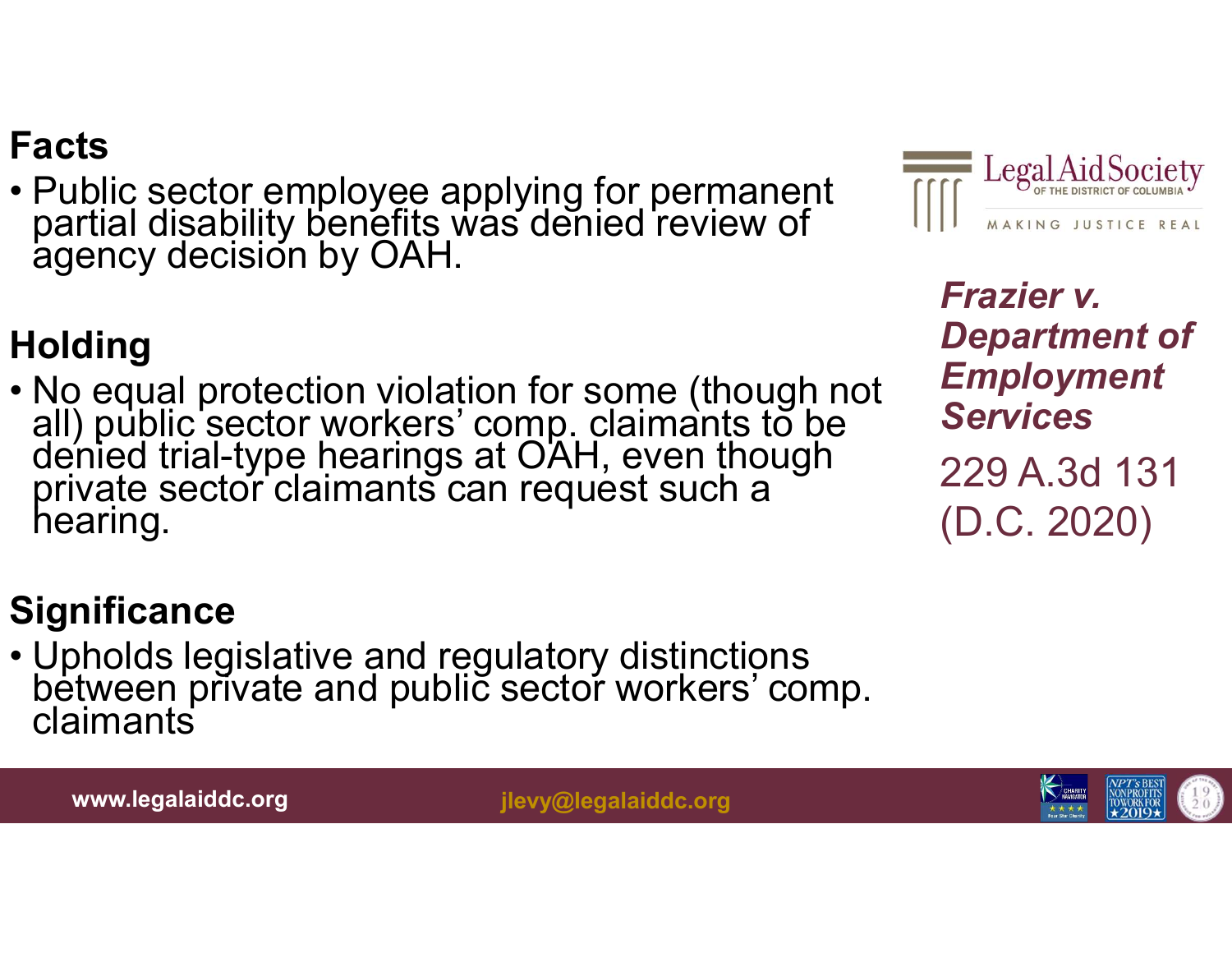**Facts**<br>• Food stamps beneficiary was entitled to increased benefit  $\iiint_{\text{mean}}$  Legal<br>when daughter lost her job, but could not obtain proof of job<br>loss for almost one year. Agency refused to provide<br>retroactive benefits when daughter lost her job, but could not obtain proof of joble MAKING JUSTICE REAL loss for almost one year. Agency refused to provide retroactive benefits once job loss was proven. **Facts**<br>• Food stamps beneficiary was entitled to increased benefit  $\frac{1}{\sqrt{1}}$  Lember daughter lost her job, but could not obtain proof of job<br>loss for almost one year. Agency refused to provide<br>entroactive benefits onc

#### **Holding**

failing to document the report of job loss, which would have resulted in (1) notice to recipient (2) causing recipient to seek help in obtaining documentation, and  $(3)$  obtaining documentation right away. From a most one year. Agency retused to provide<br>  $\frac{1}{2}$ <br>  $\frac{1}{2}$ <br>  $\frac{1}{2}$ <br>  $\frac{1}{2}$ <br>  $\frac{1}{2}$ <br>  $\frac{1}{2}$ <br>  $\frac{1}{2}$ <br>  $\frac{1}{2}$ <br>  $\frac{1}{2}$ <br>  $\frac{1}{2}$ <br>  $\frac{1}{2}$ <br>  $\frac{1}{2}$ <br>  $\frac{1}{2}$ <br>  $\frac{1}{2}$ <br>  $\frac{1}{2}$ <br>  $\frac{1}{2$ 

#### **Significance**

• Beneficiaries (and advocates) should expressly request government assistance in obtaining documentation.



Bemah v. Department of Human **Services** 

No. 17-AA-731 (D.C. Sept. 11, 2020) (unpublished)

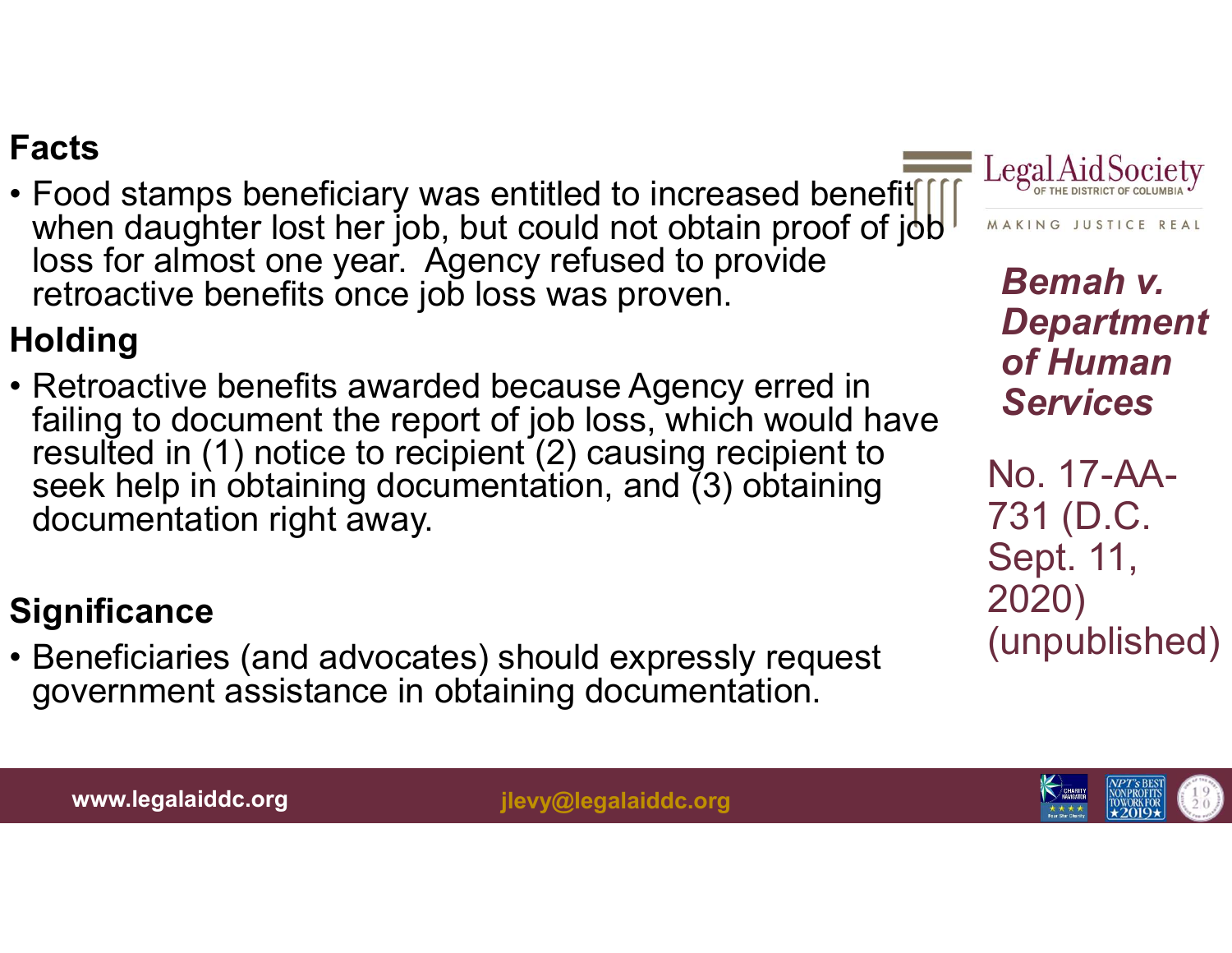

### Consumer Law

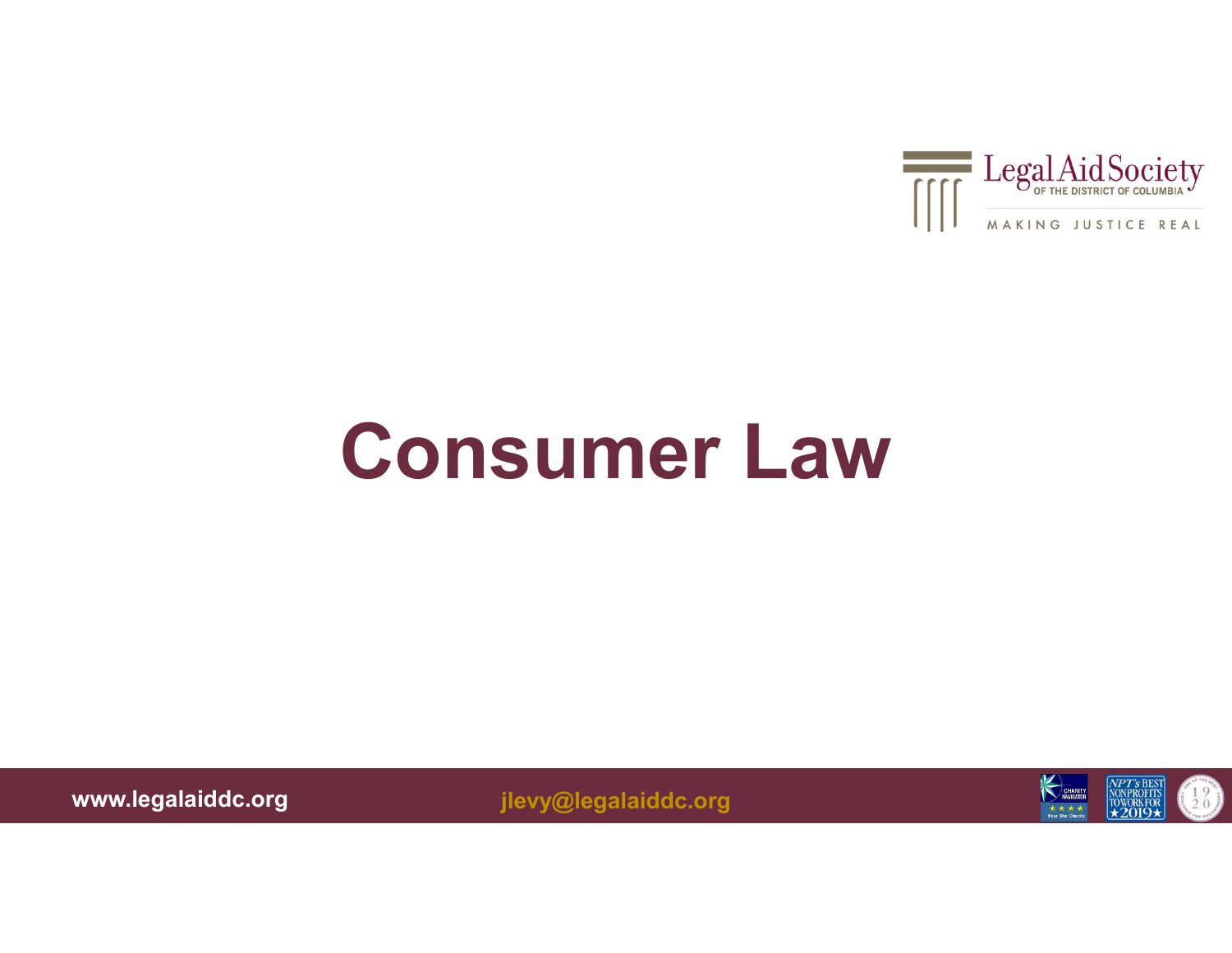• Hospital failed to inform patient that a first-year resident would perform her operation rather than a seasoned surgeon she'd selected.

#### **Holding**

- **Facts**<br>• Hospital failed to inform patient that a first-year<br>• Defendant would perform her operation rather than a  $\frac{1}{2}$  Legal Air<br>• Seasoned surgeon she'd selected.<br>• Defendant violated the District's Consumer Prote Procedures Act regardless of "entrepreneurial motive" Ho<br>(i.e., that misrepresentation was intentional and **Particle 19**<br>motivated by financial gain). See D.C. Code § 28-3904(a), (d). • Hospital failed to inform patient that a first-year<br>
• Hospital failed to inform her operation rather than a<br>
• Seasoned surgeon she'd selected.<br> **Holding**<br>
• Defendant violated the District's Consumer Protection<br>
Proced • Defendant violated the District's Consumer Prote<br>
Procedures Act regardless of "entrepreneurial m<br>
(i.e., that misrepresentation was intentional and<br>
motivated by financial gain). See D.C. Code § 2<br>
3904(a), (d).<br>
• Burd
- 



Frankeny v. District Hospital Partners

225 A.3d 999 (D.C. 2020)

#### **Significance**

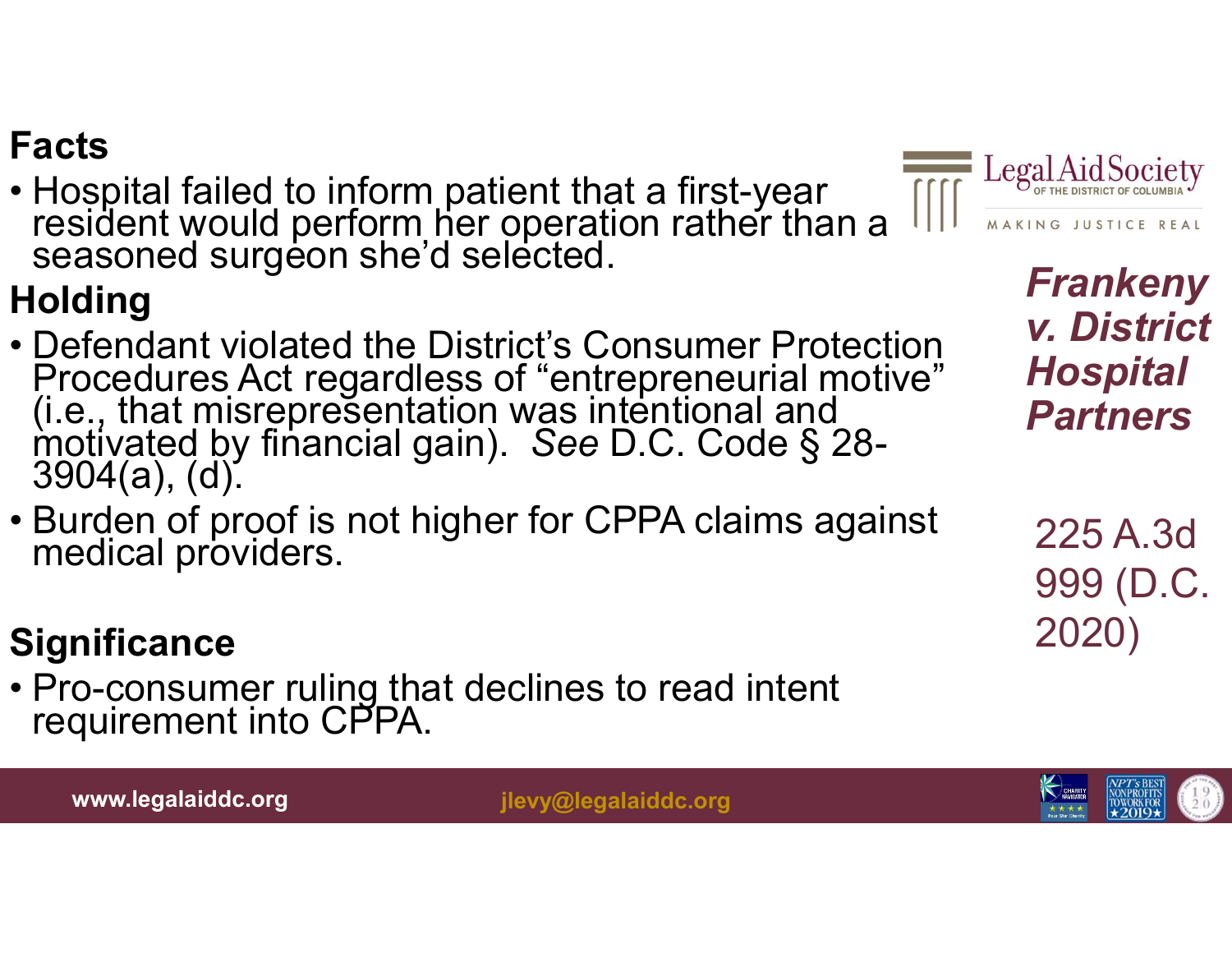

### Criminal Law

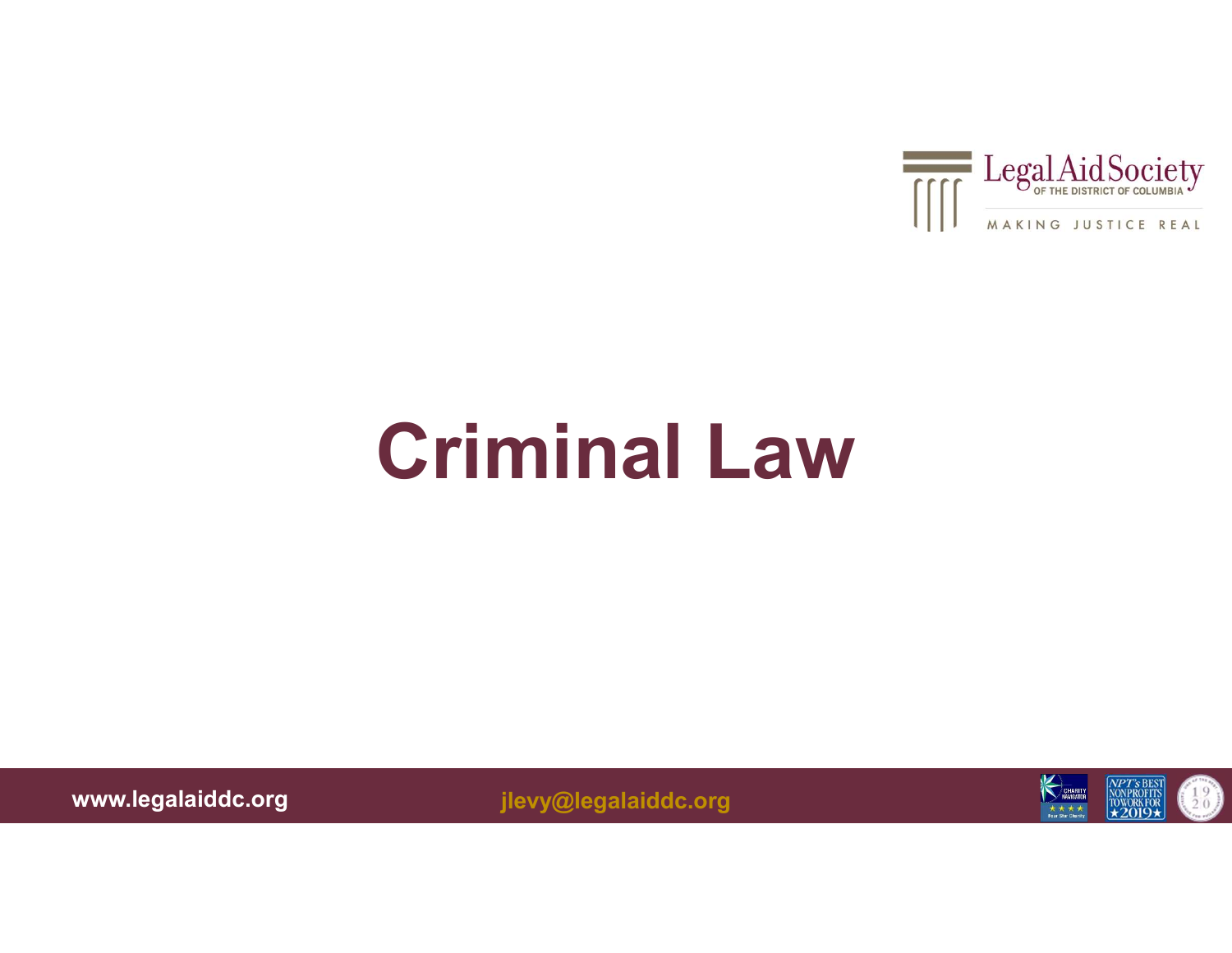**Facts**<br>• The Department of Youth Rehabilitation Services<br>decides whether children adjudicated delinquent will be<br>housed in a secure facility or the community and what decides whether children adjudicated delinquent will be housed in a secure facility or the community and what services they will receive. • The Department of Youth Rehabilitation Services<br>• The Department of Youth Rehabilitation Services<br>decides whether children adjudicated delinquent will<br>housed in a secure facility or the community and wha<br>services they wi

#### **Holding**

appointed counsel for proceedings at DYRS.

#### **Significance**

• Children are entitled to free counsel at meetings where<br> **Exercises** they will receive.<br>
• Criminal Justice Act requires compensation for court-<br>
• Criminal Justice Act requires compensation for court-<br>
• Children are en DYRS decides whether to change the child's placement or services and whether to revoke a child's community placement.

www.legalaiddc.org ilevy@legalaiddc.org



In re N.H.M. 224 A.3d 581 (D.C. 2020)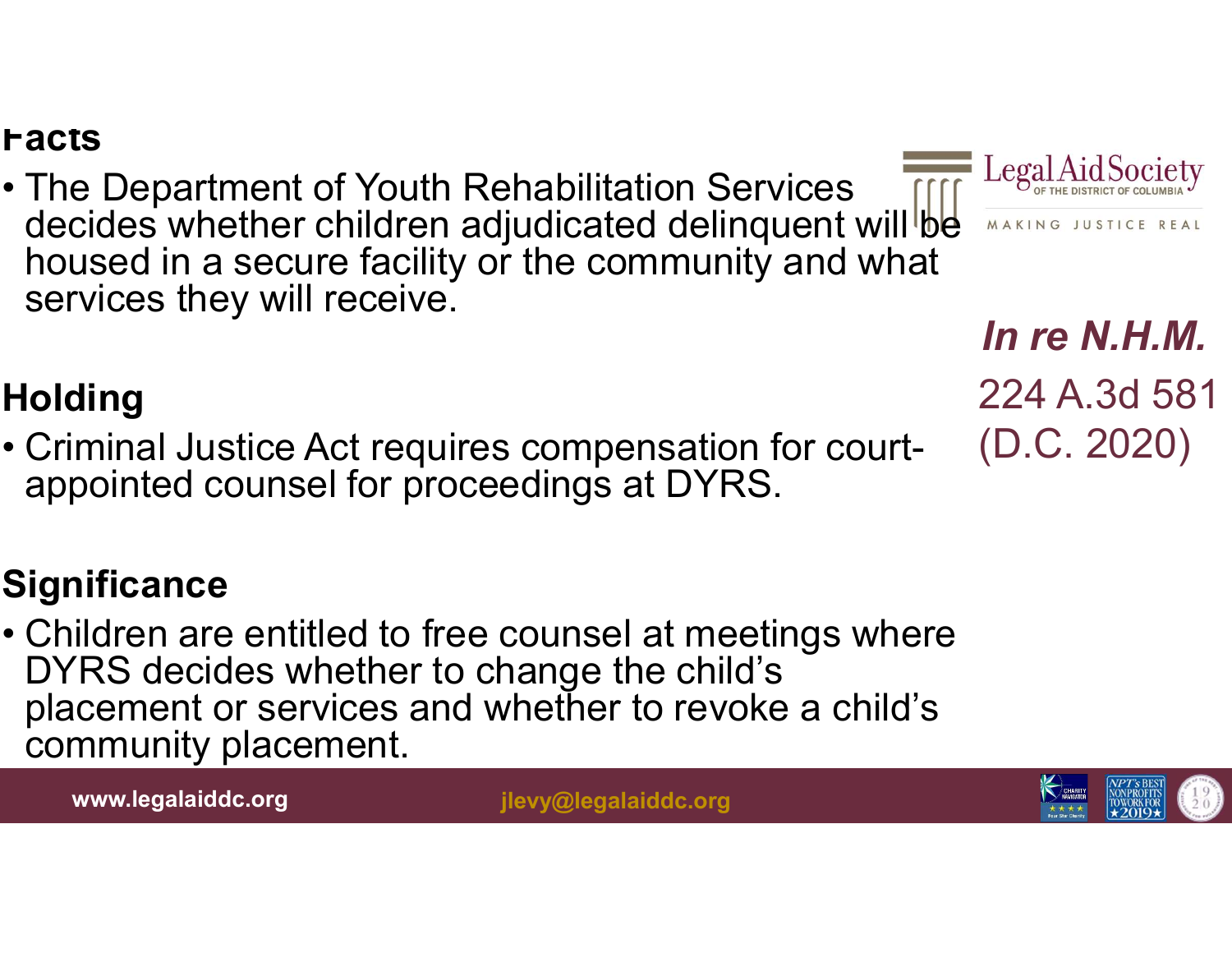• Mr. Kornegay was pulled over for tinted windows in SE. The cop found a bag containing 1.73 ounces of cannabis. Mr. Kornegay was convicted of possession with intent to distribute a controlled substance. **Facts**<br>• Mr. Kornegay was pulled over for tinted windows in SE.<br>• The cop found a bag containing 1.73 ounces of cannabis.  $\frac{1}{\sqrt{2}}$  Legard Mr. Kornegay was convicted of possession with intent to<br>• Gonviction reversed



#### **Holding**

• Conviction reversed because D.C. law now permits<br>possession of  $\leq$  2 oz. of cannabis regardless of intent, as<br>long as the possessor did not make it "available" for sale

#### **Significance**

- Mr. Kornegay was pulled over for tinted windows in SE.<br>The cop found a bag containing 1.73 ounces of cannabis.<br>Mr. Kornegay was convicted of possession with intent to<br>distribute a controlled substance.<br>**Holding**<br>• Convi • Pro-defendant ruling in case about drug possession (and possibly racial profiling). Majority took an interest in disproportionate impact of cannabis enforcement for African-Americans.<br>
• Important case for record-sealing
- 

#### Kornegay v. United **States** No. 18-CM-370, 2020 D.C. App. LEXIS 355 (D.C. Sept. 3, 2020) (to be published)



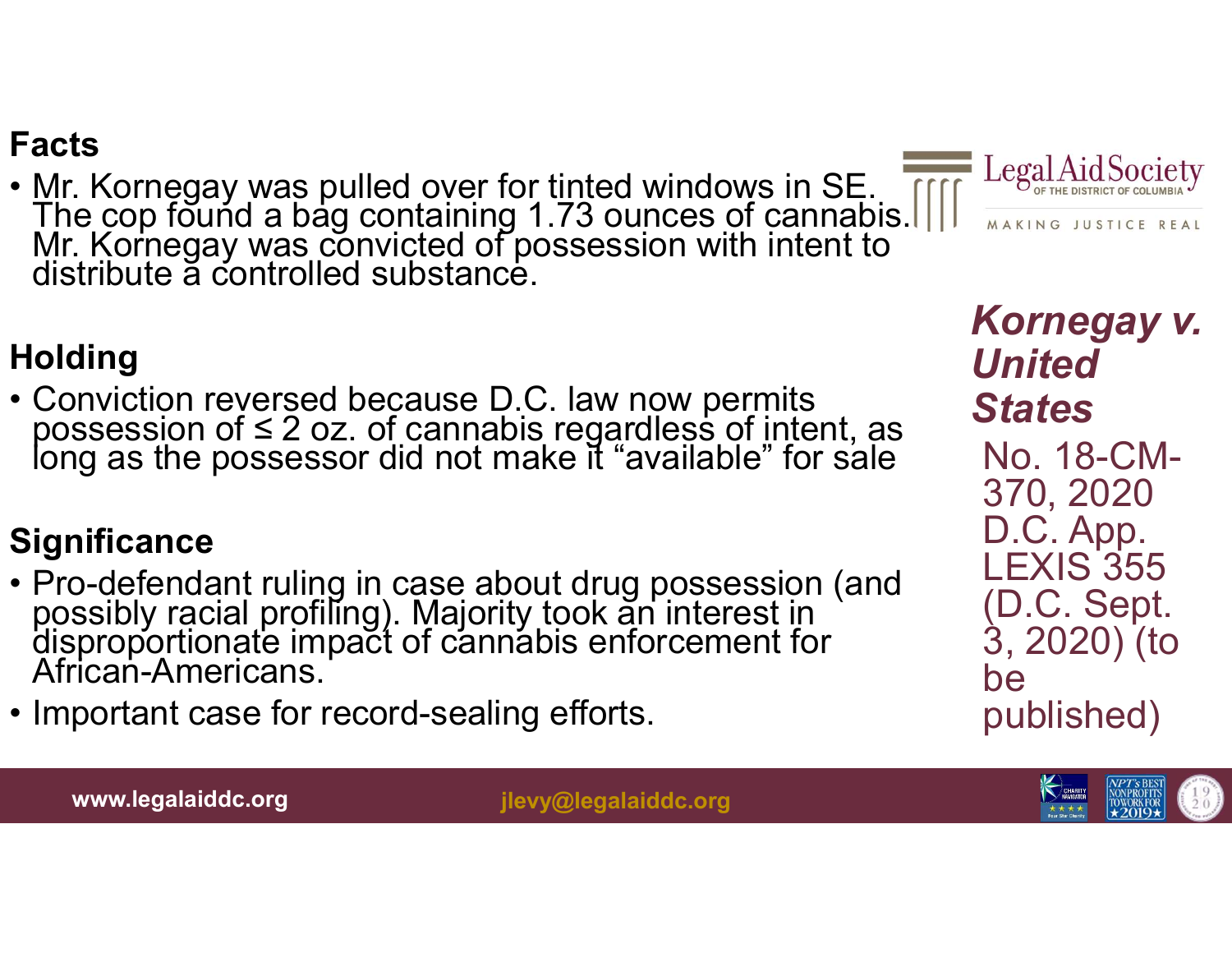• Off-duty cop working as security officer at apartment building issued verbal barring notice to Mr. Odumn for "loitering nonstop." Another off-duty cop working as a security officer arrested him. **Facts**<br>• Off-duty cop working as security officer at apartment<br>building issued verbal barring notice to Mr. Odumn for<br>bilding entered bin.<br>• Conviction reversed due to insufficient proof that Mr.<br>• Conviction reversed du



Odumn v. United **States** 

227 A.3d 1099 (D.C. 2020)

#### **Holding**

- 
- Facts<br>
 Off-duty cop working as security officer at apartment<br>
building issued verbal barring notice to Mr. Odumn for<br>
"loitering nonstop." Another off-duty cop working as a<br>
security officer arrested him.<br> **Holding**<br>
 C tenant from inviting 3rd party onto tenant's property for lawful purpose or p̃rohibit ténant and her guests from using<br>common space for entry/exit. **From From Frontificant ruling**<br>• Conviction reversed due to insufficient proof that Mr.<br>
Odumn entered property against will of lawful occup<br>• Common law principles control: Landlord may not p<br>tenant from inviting 3<sup>rd</sup> p

#### **Significance**

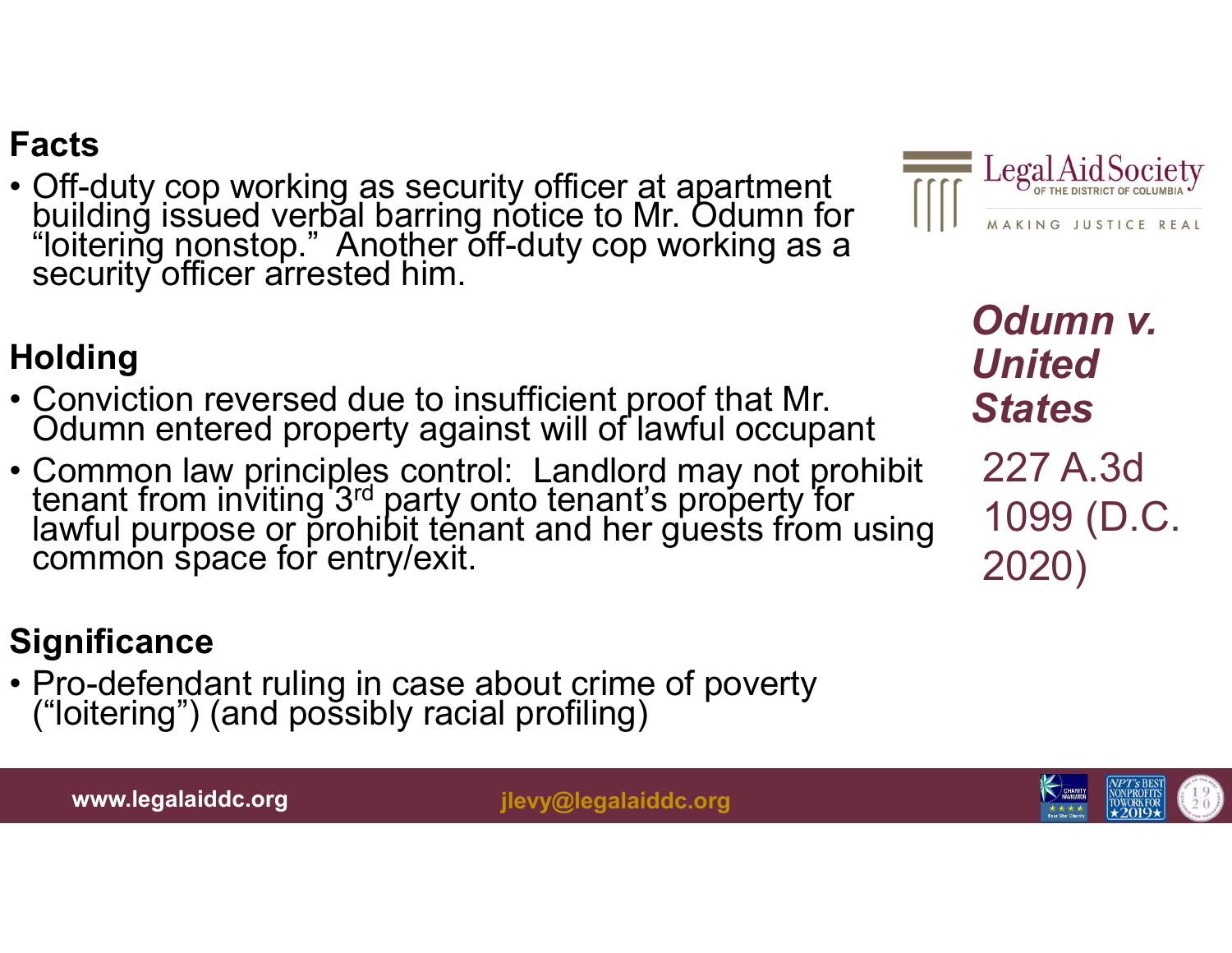Facts<br>• After a bench trial, Mr. Wicks was convicted of<br>unlawful entry after allegedly reselling Nationals'<br>tickets on Nationals' private property after receiving a unlawful entry after allegedly reselling Nationals' tickets on Nationals' private property after receiving a barring notice. Facts<br>
• After a bench trial, Mr. Wicks was convicted of<br>
unlawful entry after allegedly reselling Nationals'<br>
tickets on Nationals' private property after receiving a<br>
barring notice.<br> **Holding**<br>
• Conviction reversed du



Wicks v. United **States** 

226 A.3d 743 (D.C. 2020)

#### **Holding**

sidewalk was private property and that Mr. Wicks knew or should have known his presence was unauthorized Wicks<br>
barring notice.<br>
Holding<br>
• Conviction reversed due to insufficient proof that<br>
• Conviction reversed due to insufficient proof that<br>
• 226 A.<br>
or should have known his presence was unauthorized (D.C. 2<br> **Significan** 

#### **Significance**

possibly racial profiling)